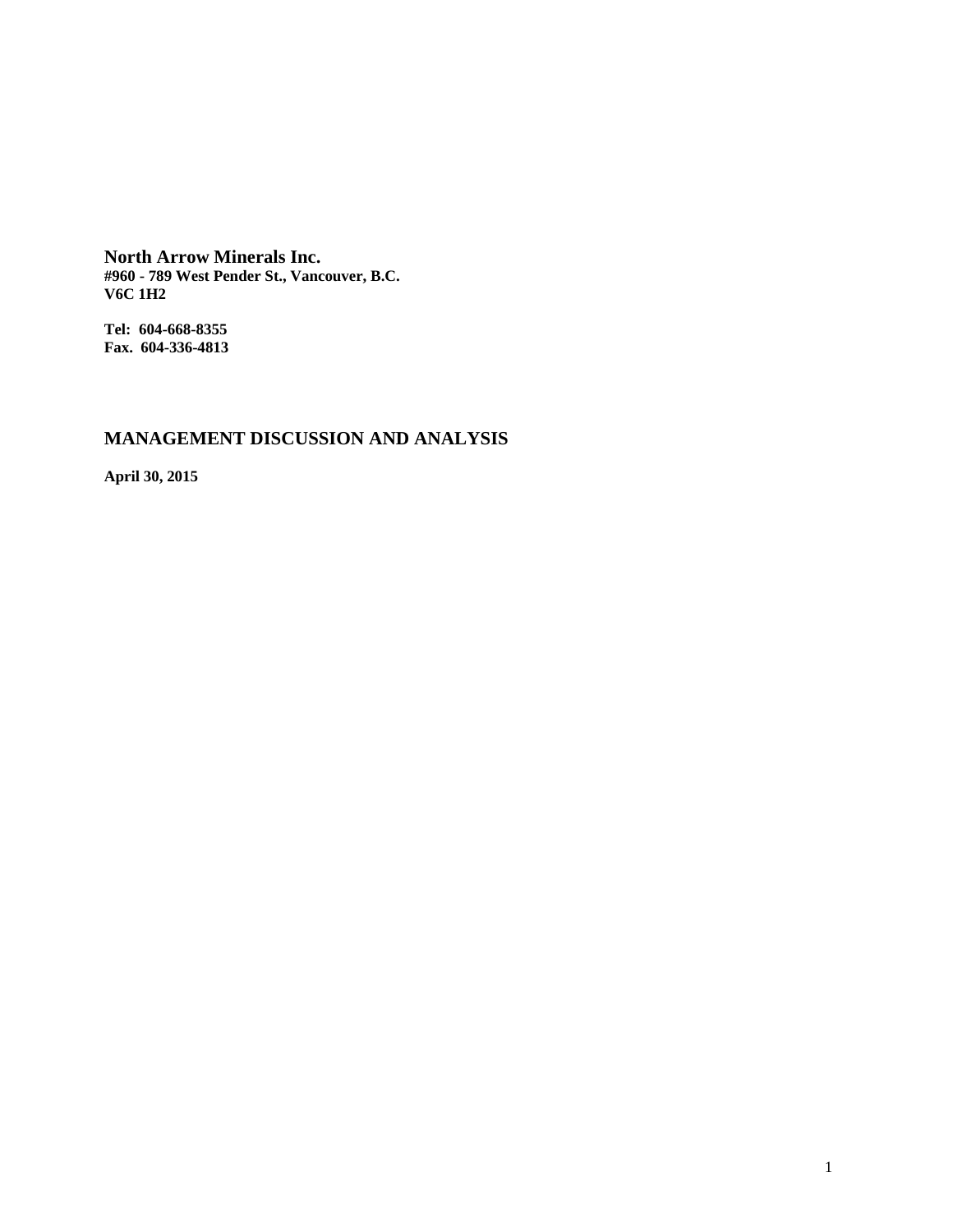# **Form 51-102 F1 Management Discussion and Analysis ("MD&A") North Arrow Minerals Inc. Containing Information up to and including August 4, 2015**

# **Description of Business**

North Arrow Minerals Inc. ("North Arrow" or the "Company") is a Canadian mineral exploration company focused on evaluating prospective diamond exploration properties in Canada. The Company's key diamond properties include the Qilalugaq (Nunavut), Pikoo (Saskatchewan), Lac de Gras (Northwest Territories), and Redemption (Northwest Territories). Shares of the Company trade on the TSX Venture Exchange ("TSXV") under the symbol NAR.

The following discussion and analysis of the Company's financial condition and results of operations for the year ended April 30, 2015 should be read in conjunction with the audited financial statements of the Company for the year ended April 30, 2015 and April 30, 2014, together with the notes thereto. The MD&A supplements, but does not form part of the audited financial statements of the Company. The Company's financial statements have been prepared in accordance with International Financial Reporting Standards ("IFRS").

Unless otherwise noted, all currency amounts are stated in Canadian dollars.

#### **Forward-Looking Statements**

This document may contain "forward-looking statements" within the meaning of Canadian securities legislation and the United States Private Securities Litigation Reform Act of 1995. These forward-looking statements are made as of the date of this document and the Company does not intend, and does not assume any obligation, to update these forward-looking statements, except as required by law.

Forward-looking statements relate to future events or future performance and reflect management's expectations or beliefs regarding future events and include, but are not limited to, statements with respect to sources of and anticipated financing requirements, the estimation of mineral reserves and resources, the realization of mineral reserve estimates, the timing and amount of estimated future production, costs of production, capital expenditures, success of mining operations, environmental risks, unanticipated reclamation expenses, title disputes or claims and limitations on insurance coverage.

These forward-looking statements include, among others, statements with respect to the Company's objectives for the ensuing year, our medium and long-term goals, and strategies to achieve those objectives and goals, as well as statements with respect to our beliefs, plans, objectives, expectations, anticipations, estimates and intentions. The words "may," "could," "should," "would," "suspect," "outlook," "believe," "plan," "anticipate," "estimate," "expect," "intend," and words and expressions of similar import are intended to identify forward-looking statements. In particular, statements regarding the Company's future operations, future exploration and development activities or other development plans and estimated future financing requirements contain forward-looking statements.

All forward-looking statements and information are based on the Company's current beliefs as well as assumptions made by and information currently available to the Company concerning anticipated financial performance, business prospects, strategies, regulatory developments, development plans, exploration, development and mining activities and commitments. Although management considers these assumptions to be reasonable based on information currently available to it, they may prove to be incorrect.

By their very nature, forward-looking statements involve inherent risks and uncertainties, both general and specific, and risks exist that predictions, forecasts, projections and other forward-looking statements will not be achieved. We caution readers not to place undue reliance on these statements as a number of important factors could cause the actual results to differ materially from the beliefs, plans, objectives, expectations, anticipations, estimates and intentions expressed in such forward-looking statements.

These factors include, but are not limited to, developments in world financial and commodity markets, risks relating to fluctuations in the Canadian dollar and other currencies relative to the US dollar, changes in exploration plans due to exploration results and changing budget priorities of the Company or its joint venture partners, changes in project parameters as plans continue to be refined; possible variations in ore reserves, grade or recovery rates; accidents, labour disputes and other risks of the mining industry; delays in obtaining governmental approvals or financing, the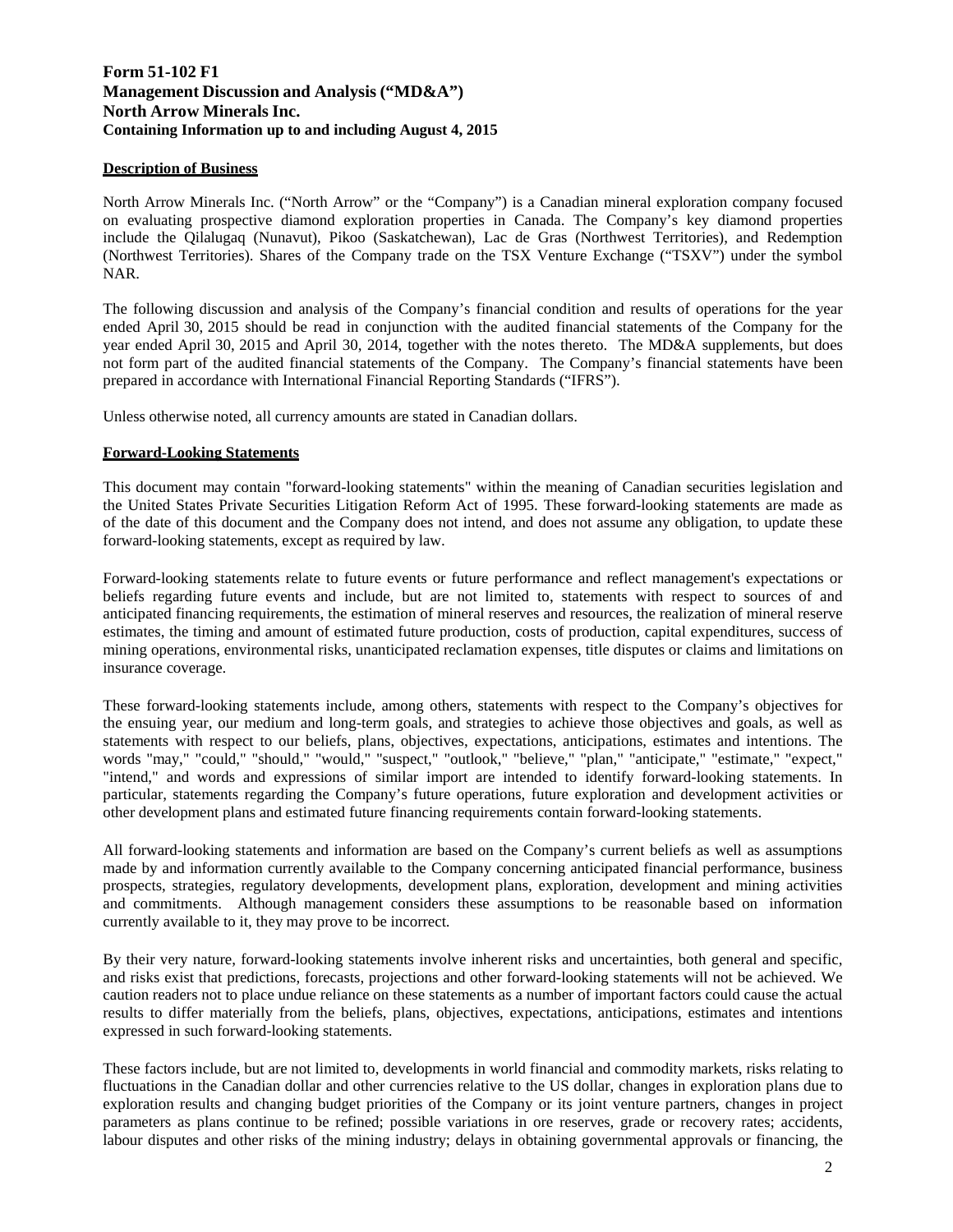effects of competition in the markets in which the Company operates, the impact of changes in the laws and regulations regulating mining exploration and development, judicial or regulatory judgments and legal proceedings, operational and infrastructure risks, and the Company's anticipation of and success in managing the foregoing risks. The Company cautions that the foregoing list of factors that may affect future results is not exhaustive. When relying on our forward-looking statements to make decisions with respect to the Company, investors and others should carefully consider the foregoing factors and other uncertainties and potential events. The Company does not undertake to update any forward-looking statement, whether written or oral, that may be made from time to time by the Company or on our behalf, except as required by law.

# **Highlights for the year ended April 30, 2015 and subsequent events up to August 4, 201**

# Flow-through Financing

 Effective May 28, 2015, the Company closed a 4,211,000 flow-through common share private placement at a price of \$0.95 per share for gross proceeds of \$4,000,450. The Company intends to use the proceeds for incurring Canadian Exploration Expenditures related to its Canadian diamond projects.

# Qilalugaq project, NU

 On July 10, 2014 the Company announced it had started collecting a 1,500 tonne bulk sample from the Q1-4 kimberlite at the Qilalugaq diamond project. On August 18, 2014 the Company announced completion of sample collection and that 1,688 megabags of kimberlite had been delivered to the Company's laydown area in Naujaat (Repulse Bay) in preparation for shipment south. The sample was subsequently shipped to Montreal and from there delivered by truck to the processing laboratory in Thunder Bay, ON. Sample processing commenced in October 2014. On May 5, 2015, the Company reported that final diamond recoveries from the sample and included 11,083 diamonds greater than +1 DTC weighing 384.28 carats from 1.353.37 dry tonnes and that the parcel had been shipped to Antwerp for valuation purposes. The largest three diamonds are 4.42 carats (intense yellow cubic aggregate), 4.16 carats (greenish yellow cubic aggregate), and 3.53 carats (pale yellow cubic aggregate). The recovered diamonds include 15 diamonds larger than 1 carat. Yellow diamonds, representing a range of hues and tones, comprise approximately 9.0% by stone count (21.5% by carat weight) of the +1 DTC diamonds recovered. On June 9, 2015 the Company reported that the cleaned parcel of 383.55 carats of diamonds greater than +1 DTC had been valued by WWW International Diamond Consultants (WWW) at \$13,795 or \$36 per carat and a modelled range of possible values was also produced with a possible low of \$43 per carat and a possible high of \$92 per carat. The Company reported that the primary conclusion reached by WWW was that the valuation results and modelled values should be treated with considerable caution when assessing the Qilalugaq project due to the very small size of the diamond parcel. In addition, the valuation was further complicated by the unusual occurrence of two identifiable diamond populations including a population of rare Type Ib yellow diamonds.

# Pikoo project, SK

- On July 7, 2014, the Company announced the completion of a June 2014 till sampling program at the Pikoo Diamond Project. A total of 441 till samples were collected during the four week program. In September, 2014 the Company reported that initial processing of these samples defined new, discrete kimberlite indicator mineral trains within the property. An additional 119 till samples were collected during a follow up till sampling program in September, 2014 and on February 11, 2015 the Company reported that 2014 till sampling program identified up to five new KIM trains, including two KIM trains that are well defined and terminate within the project area. The Company also announced the commencement of a 3,000 m drilling program to test these new targets and to follow up on diamond bearing kimberlite discoveries from 2013.
- On March 30, 2015, the Company announced that it had discovered three new kimberlite occurrences as part of the winter exploration drilling program. The most significant discovery was PK314 in the North Pikoo area. PK314 was drilled to a depth of 213 m and is interpreted as a E-W trending vertically emplace pipe-like body located immediately up ice from a high priority pyrope garnet anomaly. Drilling also significantly expanded the size of the diamondiferous PK-150 kimberlite which was drilled to a depth of 199m and a strike length of at least 150 m. Kimberlite has now been encountered in 11 of 13 drill holes along a 900 m strike length of the "PK150/151 valley" in the South Pikoo target area. Samples from the PK314, PK150 and the PK312 kimberlite dyke discovered in the East Pikoo area are currently being processed for microdiamonds with results expected in August 2015.

A summary of the exploration activities for the Company follows, as well as a description of other corporate activities. These summaries include some discussion of management's future exploration plans. The reader is cautioned that actual results, performance or achievements may be materially different from those implied or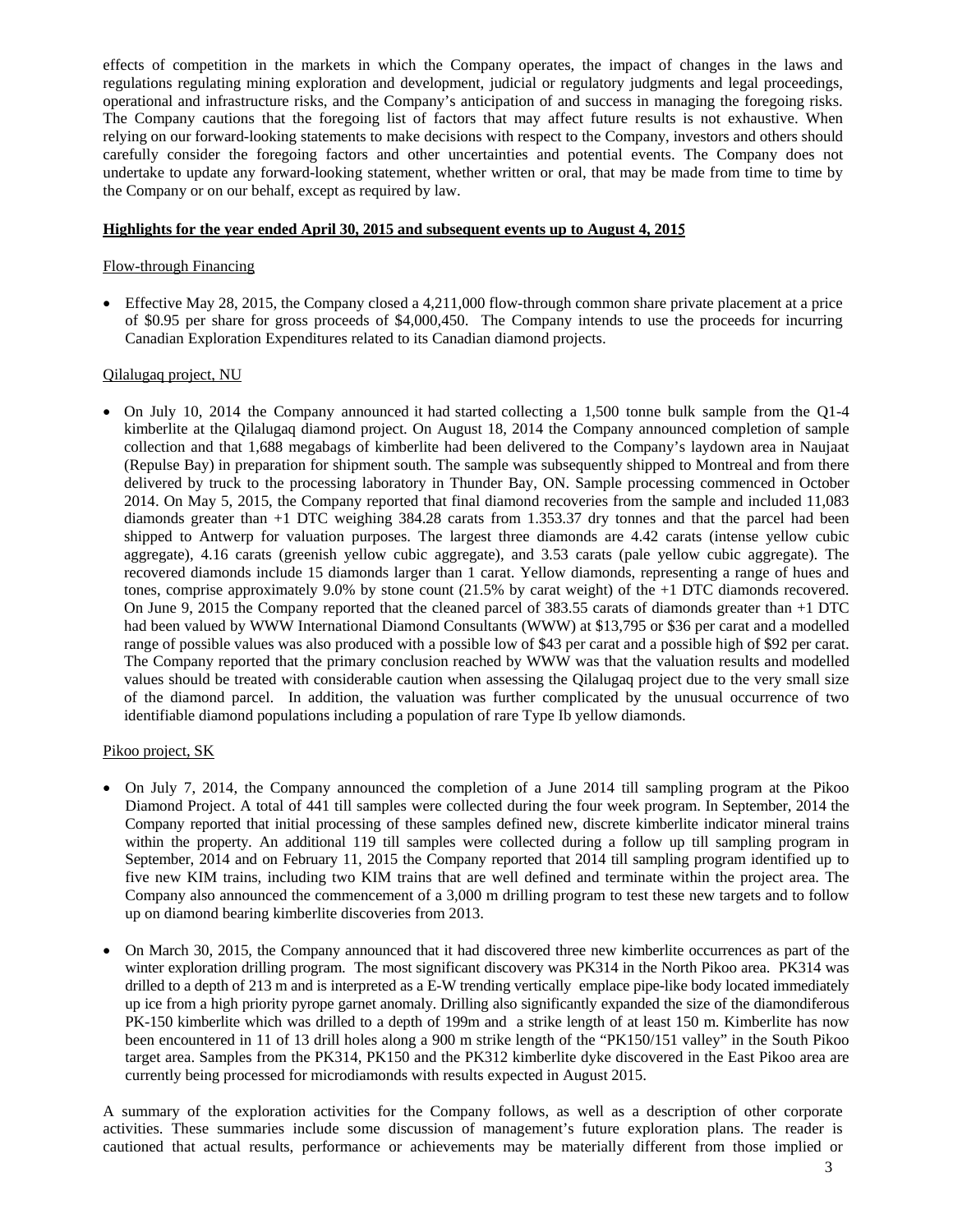expressed in these statements. The Company's exploration programs are subject to change from time to time, based on the analysis of results and changing corporate priorities, exploration targets and funding consideration.

# **Exploration Projects Overview**

An overview of the exploration activities for the Company follows. For additional details the reader is referred to the Company's continuous disclosure documents available on SEDAR (www.sedar.com).

# **EXPLORATION AND EVALUATION ASSETS**

|                                                                               | April 30, 2014  |                  | <b>Expended</b><br><b>During</b><br>the Year | Write-offs<br>During the<br>Year | April 30, 2015        |
|-------------------------------------------------------------------------------|-----------------|------------------|----------------------------------------------|----------------------------------|-----------------------|
| <b>Diamond Properties</b>                                                     |                 |                  |                                              |                                  |                       |
| Lac de Gras, Canada                                                           |                 |                  |                                              |                                  |                       |
| <b>Exploration</b> costs                                                      | 235,404         |                  |                                              |                                  | 235,404               |
| Acquisition and tenure costs                                                  | 277,918         |                  |                                              |                                  | 277,918               |
| Geological, data collection and assays                                        | 153,559         |                  |                                              |                                  | 153,559               |
| Office and salaries                                                           | 134,040         |                  |                                              | $\overline{a}$                   | 134,040               |
|                                                                               | 800,921         |                  | $\blacksquare$                               | $\overline{\phantom{a}}$         | 800,921               |
| Pikoo, Canada                                                                 |                 |                  |                                              |                                  |                       |
| <b>Exploration</b> costs                                                      | 302,574         |                  | 615,913                                      |                                  | 918,487               |
| Drilling                                                                      | 602,315         |                  | 774,271                                      |                                  | 1,376,586             |
| Acquisition and tenure costs                                                  |                 | 7,453            | 6,051                                        |                                  | 13,504                |
| Geological, data collection and assays                                        |                 | 72,852           | 788,050                                      |                                  | 860,902               |
| Office and salaries                                                           | 120,144         |                  | 263,185                                      |                                  | 383,329               |
| Contribution from joint-venture partner                                       |                 |                  | (457,764)                                    | $\overline{\phantom{a}}$         | (457,764)             |
|                                                                               | 1,105,338       |                  | 1,989,706                                    | $\overline{\phantom{a}}$         | 3,095,044             |
|                                                                               |                 |                  |                                              |                                  |                       |
| Timiskaming, Canada<br><b>Exploration</b> costs                               |                 | 4,638            |                                              |                                  | 4,638                 |
|                                                                               |                 |                  |                                              |                                  |                       |
| Drilling                                                                      |                 | 94,389           |                                              |                                  | 94,389                |
| Acquisition and tenure costs<br>Geological, data collection and assays        | 326,757         |                  |                                              |                                  | 326,757<br>68,751     |
| Office and salaries                                                           |                 | 19,560           | 49,191                                       |                                  |                       |
|                                                                               |                 | 6,542            | 7,860<br>(11,908)                            |                                  | 14,402                |
| Contribution from joint-venture partner                                       | 451,886         |                  | 45,143                                       | $\overline{\phantom{a}}$         | (11,908)<br>497,029   |
| Qilalugaq, Canada<br><b>Exploration</b> costs<br>Acquisition and tenure costs |                 | 87,641<br>24,623 | 203,389<br>46,840                            | ÷                                | 291,030<br>71,463     |
| Geological, data collection and assays                                        |                 | 84,069           | 3,059,102                                    | ÷.                               | 3,143,171             |
| Office and salaries                                                           |                 | 41,058           | 183,763                                      | $\overline{\phantom{a}}$         | 224,821               |
| Luxx, Canada                                                                  | 237,391         |                  | 3,493,094                                    | $\overline{\phantom{a}}$         | 3,730,485             |
| <b>Exploration</b> costs                                                      |                 | 38,370           | 2,433                                        |                                  | 40,803                |
| Acquisition and tenure costs                                                  | 135,028         |                  | 1,140                                        |                                  | 136,168               |
| Geological, data collection and assays                                        | 104,191         |                  | 17,110                                       | $\overline{a}$                   | 121,301               |
| Office and salaries                                                           |                 | 26,824           | 11,135                                       | $\sim$                           | 37,959                |
|                                                                               | 304,413         |                  | 31,818                                       | $\mathbb{L}^2$                   | 336,231               |
| Mel, Canada                                                                   |                 |                  |                                              |                                  |                       |
| <b>Exploration</b> costs                                                      |                 | 7,961            | 2,244                                        |                                  | 10,205                |
| Acquisition and tenure costs                                                  | 126.772         |                  | 1,700                                        |                                  | 128,472               |
| Geological, data collection and assays                                        | 126,012         |                  | 57,325                                       |                                  | 183,337               |
| Office and salaries                                                           |                 | 13,140           | 5,544                                        | $\overline{\phantom{a}}$         | 18,684                |
|                                                                               | 273,885         |                  | 66,813                                       | $\overline{\phantom{a}}$         | 340,698               |
|                                                                               |                 |                  |                                              |                                  |                       |
| Redemption, Canada<br><b>Exploration</b> costs                                |                 | 3,879            | 425,174                                      |                                  | 429,053               |
| Drilling                                                                      |                 |                  | 124,964                                      |                                  | 124,964               |
|                                                                               |                 |                  |                                              |                                  |                       |
| Acquisition and tenure costs<br>Geological, data collection and assays        | 1,031,914       | 39,651           | 15,834<br>26,101                             |                                  | 55,485<br>1,058,015   |
| Office and salaries                                                           |                 |                  |                                              |                                  |                       |
| Recoveries                                                                    | 101,631         |                  | 116,476                                      |                                  | 218,107               |
|                                                                               | 1,177,075       |                  | (50,000)<br>658,549                          | $\overline{\phantom{a}}$         | (50,000)<br>1,835,624 |
|                                                                               |                 |                  |                                              |                                  |                       |
| <b>TOTAL</b>                                                                  | \$<br>4,350,909 |                  | \$6,285,123                                  | \$<br>$\blacksquare$             | \$<br>10,636,032      |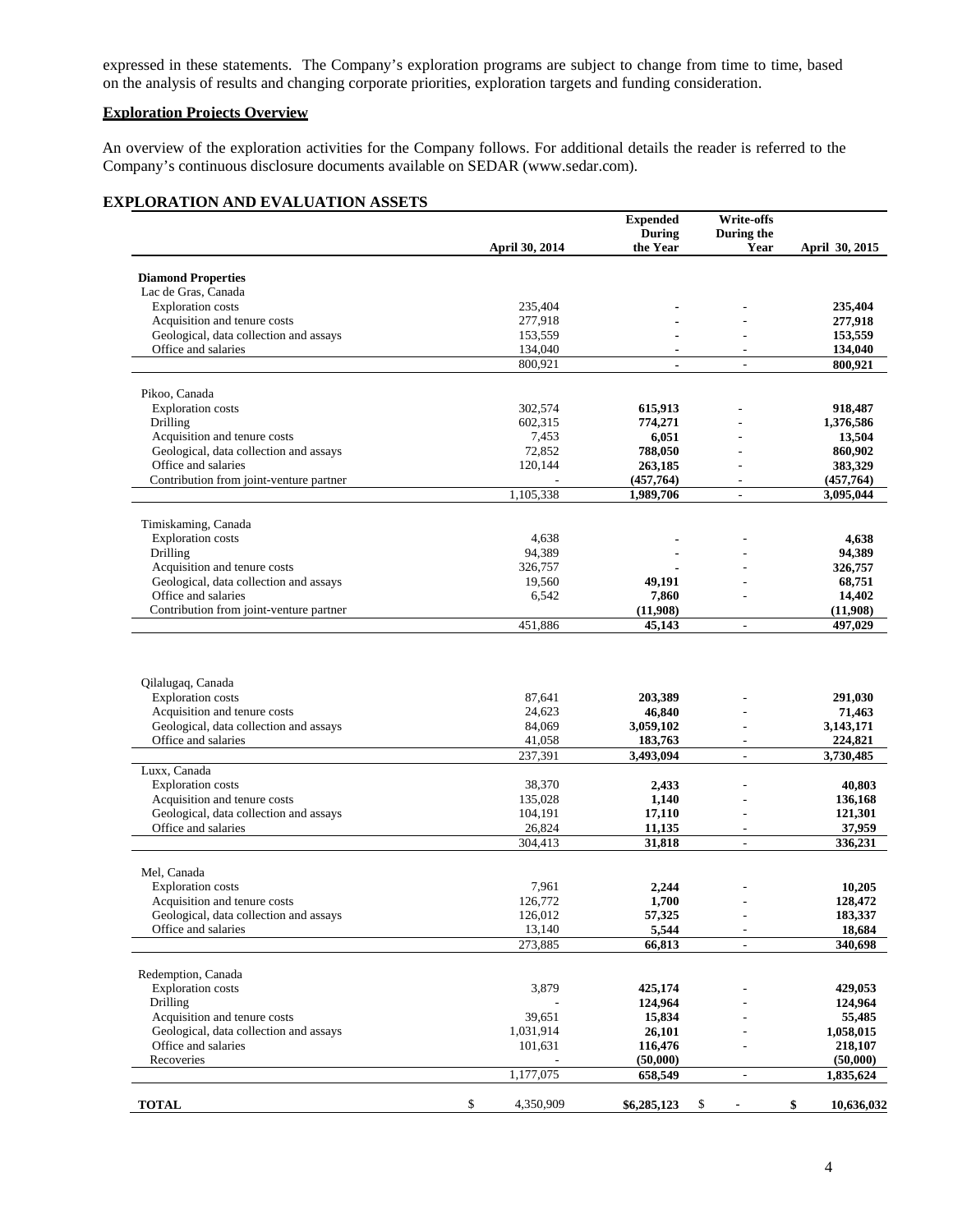Unless otherwise stated below, the Company's Canadian exploration activities are conducted under the supervision of Kenneth Armstrong, P.Geo. (ON), President and CEO of the Company.

# **Diamond Projects**

# Qilalugaq, Pikoo and Timiskaming Diamond Projects, Canada

On March 14, 2013, the Company entered into an assignment agreement with 0954506 B.C. Ltd. ("BCCo") under which BCCo agreed to assign and transfer to the Company all of BCCo's interest and obligations in certain option agreements to earn an 80% interest in the Timiskaming, Pikoo and Qilalugaq diamond projects. At that time, Stornoway Diamond Corporation held a 100% interest in all three projects and had granted BCCo options to acquire the 80% interests in the projects. BCCo is a private company controlled by Eira M. Thomas. Ms. Thomas is the daughter of D. Grenville Thomas, Chairman and a director of the Company.

On April 29, 2013 the Company announced the closing of the assignment agreement including the payment to BCCo of \$20,000 and the issuance to BCCo of 500,000 transferrable share purchase warrants. Each share purchase warrant entitles the holder to acquire one common share of the Company at a price of \$0.25 for a period of five years. The warrants became exercisable once the Company exercised the option to earn an interest in the Timiskaming project (see below).

With closure of the assignment, the Company retained options to earn an 80% interest in each of the Qilalugaq, Pikoo and Timiskaming diamond properties by completing exploration work programs (each an "option work program") on each of the projects (complete). If the Company completes an option work program and provides notice to Stornoway of its intent to vest an 80% interest in a project, Stornoway will have a one-time right (the "Back-in Right") to buy-back a 20% interest in the project by paying to the Company an amount equal to three times the costs incurred in connection with the applicable option work program. Upon earn-in by the Company in a project, the Company and Stornoway will form a joint venture for the purpose of further exploration of the project, and the interests would be 80% the Company and 20% Stornoway, unless Stornoway exercises the Back-In Right, in which case the interest would be 60% the Company and 40% Stornoway.

Details on the status of the option agreement for each project, as well as technical details for each project, are provided below.

# Qilalugaq diamond project, Nunavut

The Qilalugaq diamond project is located near the community of Naujaat (Repulse Bay), Nunavut. The property was originally staked by BHP Billiton Diamonds Inc. and subsequently optioned by Stornoway in 2006. Stornoway acquired a 100% interest in the project in 2010. The project is subject to a 3% net smelter returns royalty on metals produced and a 3% gross-overriding royalty on the sale of industrial minerals, including diamonds. A total of eight kimberlite pipes (Q1-4, A34, A42, A59, A76, A94, A97 and A152) have been identified within the Qilalugaq diamond project as well as a number of laterally extensive kimberlite dyke systems.

The 12.5 hectare Q1-4 kimberlite is the largest diamondiferous kimberlite pipe in the eastern Canadian Arctic. On May 15, 2013 the Company confirmed an Inferred Mineral Resource at Q1-4 estimated to be 26.1 million carats from 48.8 million tonnes total content of kimberlite with an average +1 DTC total diamond content of 53.6 carats per hundred tonnes (cpht) extending from surface to a depth of 205m. Additional resource upside in the form of a target for further exploration was estimated at between 7.9 to 9.3 million carats of diamonds from 14.1 to 16.6 million tonnes total content of kimberlite with an average +1 DTC total diamond content of 56.1 cpht, extending from 205m depth to 305m depth. The mineral resource estimate comprised the integration of kimberlite volumes, density, petrology and diamond content-data obtained from 5,133 m of diamond drilling, 2,714 m of reverse circulation (RC) drilling, 2.9 tonnes of samples submitted for microdiamond analysis, 257.7 tonnes of samples submitted for macrodiamond sampling with 59.2 carats of diamonds (2,054 stones) recovered from RC drilling, 7.5 carats of diamonds (205 stones) recovered from surface trenching and 2.36 carats of diamonds (69 stones) recovered from HQ diameter diamond drilling.

Mineral resources that are not mineral reserves do not have demonstrated economic viability. The potential quantity and grade of a target for further exploration referred to above is conceptual in nature, there has been insufficient exploration to define a mineral resource, and it is uncertain whether further exploration will result in the target being delineated as a mineral resource.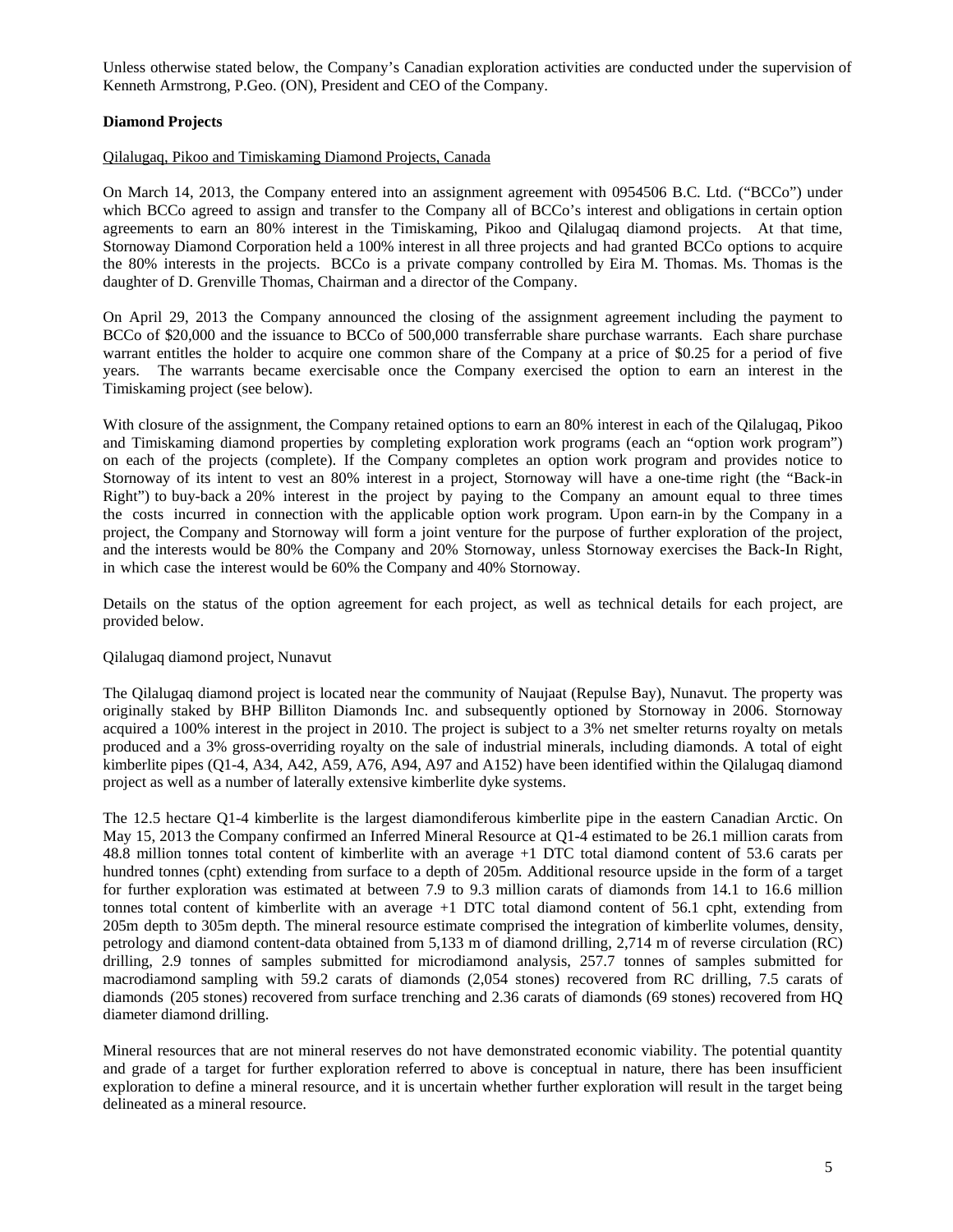The Company has the option to earn an 80% interest in the Qilalugaq project by completing an option work program that includes the collection of a 1,000 tonne bulk sample from the Q1-4 kimberlite for the purpose of recovering a larger parcel of diamonds to better determine diamond content, size distribution, diamond parcel value, and to establish whether or not coloured diamonds persist into the larger diamond sizes. The option work program must be completed within two years of receipt of the required land use permit and, in any event must be completed no later than January 2018.

During the Year ended April 30, 2015, the Company completed a bulk sampling program on the Q1-4 kimberlite. The sample was collected during July and August 2014 by surface trenching of an area of Q1-4 where there is limited  $(\langle 1m \rangle)$  overburden cover. In 2007, Stornoway collected (from hand dug pits) a 20.3 tonne sample from this same area and recovered 6.1 carats of diamonds for a sample grade of 30 cpht.

On August 18, 2014 the Company announced completion of sample collection and that 1,688 megabags of kimberlite had been delivered to the Company's laydown area in Naujaat in preparation for shipment south. The sample was subsequently loaded and shipped on the annual sealift that arrived in Naujaat in late August, off-loaded at the port facility in Montreal and delivered by truck to the processing laboratory in Thunder Bay, ON. Sample processing commenced in October 2014. The sample was initially processed through a dense media separation (DMS) plant and the resultant concentrate was shipped to Stornoway's North Vancouver diamond sorting facility in North Vancouver where is was further upgraded and sorted for diamonds. On May 5, 2015, the Company reported that final diamond recoveries from the sample included 11,083 diamonds greater than +1 DTC weighing 384.28 carats from 1,353.37 dry tonnes and that the parcel had been shipped to Antwerp for valuation purposes. The largest three diamonds are 4.42 carats (intense yellow cubic aggregate), 4.16 carats (greenish yellow cubic aggregate), and 3.53 carats (pale yellow cubic aggregate). The recovered diamonds include 15 diamonds larger than 1 carat. Yellow diamonds, representing a range of hues and tones, comprise approximately 9.0% by stone count (21.5% by carat weight) of the +1 DTC diamonds recovered to date. On June 9, 2015 the Company reported that the cleaned parcel of 383.55 carats of diamonds greater than +1 DTC had been valued by WWW International Diamond Consultants (WWW) at \$13,795 or \$36 per carat and a modelled range of possible values was also produced with a possible low of \$43 per carat and a possible high of \$92 per carat. The Company reported that the primary conclusion reached by WWW was that the valuation results and modelled values should be treated with considerable caution when assessing the Qilalugaq project due to the very small size of the diamond parcel. In addition, the valuation was further complicated by the unusual occurrence of two identifiable diamond populations including a population of rare Type Ib yellow diamonds. The Company will be reviewing options for advancing the project.

The Q1-4 bulk sampling program and related diamond valuation was funded by the Company and fulfilled the Company's obligations under a March 2013 option agreement to earn an 80% interest in the Qilalugaq project from Stornoway. As such, on July 10, 2015 the Company delivered to Stornoway official notice that it had vested at an 80% interest in the project, subject to a one time back-in right held by Stornoway. On July 20, 2015, Stornoway notified the Company that Stornoway had elected not to exercise its back-in right. As a result, ongoing exploration and evaluation of the project is subject to an 80%/20% (North Arrow/Stornoway) participating joint venture.

#### Pikoo diamond project, Saskatchewan

The Pikoo diamond project consists of 33,374 hectares of mineral claims located approximately 140 km east of La Ronge, Saskatchewan. An all-season road to the community of Deschambault Lake comes to within 6 km of the project's southern boundary. During the summer of 2013 the Company completed an initial ten hole (2,002 m) exploration drilling program at the Pikoo project. Hypabyssal kimberlite was intersected in nine of the ten drill holes, confirming the presence of a new kimberlite field in this region.

The most significant discovery of the 2013 drilling program was in the South Pikoo area where target PK150 was tested by three drill holes. In November, 2013 the Company announced microdiamond results for a 209.7 kg samples from the PK150 kimberlite. The sample returned a total of 745 diamonds larger than the 0.106 mm sieve size, including 23 diamonds larger than the 0.85 mm sieve size. The total weight of the +0.85 mm diamonds recovered from the sample was 0.2815 carats and over 95% of the diamonds are described as intact, white octahedrons and aggregates. A full summary of the diamond results from PK150 can be found in the Company's MD&A for the year ended April 30, 2014.

Management considers the recovery of such relatively high counts of +0.85 mm diamonds from the first kimberlite discovered at the Pikoo project to be an exceptional result and establishes Pikoo and the northern Sask Craton as a new diamond district in Canada.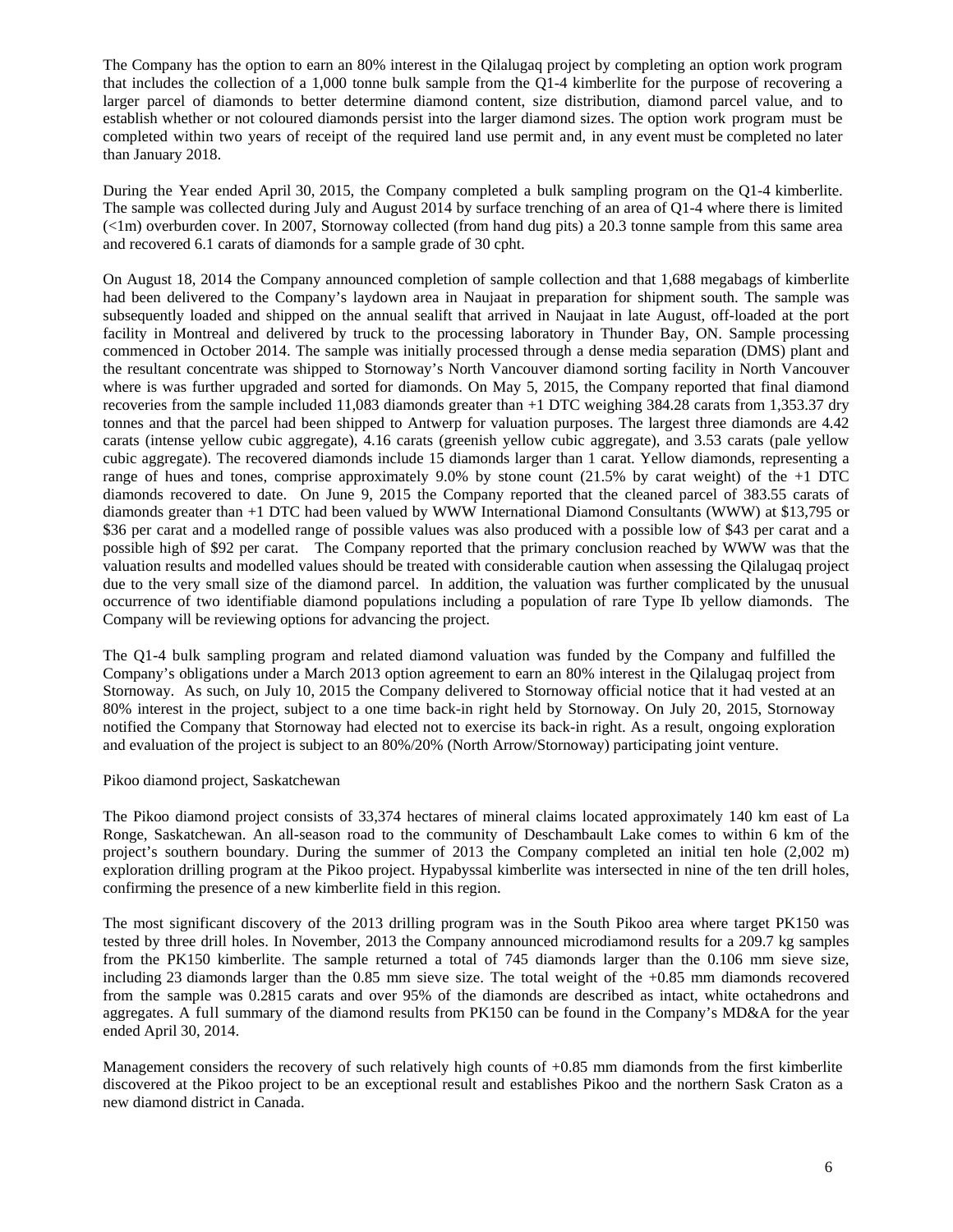The 2013 Pikoo drilling program and related diamond test work was funded by the Company and fulfilled the Company's obligations under a March 2013 option agreement to earn an 80% interest in the Pikoo project from Stornoway. As such, on November 18, 2013 the Company delivered to Stornoway official notice that it had vested at an 80% interest in the project, subject to a one time back-in right held by Stornoway. On January 17, 2014, Stornoway notified the Company that Stornoway had elected not to exercise its back-in right. As a result, ongoing exploration and evaluation of the project is subject to an 80%/20% (North Arrow/Stornoway) participating joint venture.

The Pikoo project area hosts additional kimberlite targets and numerous anomalous KIM samples that require further follow up work and target definition. During the Year ended April 30, 2014, the Pikoo joint venture completed two till sampling programs designed to identify and better define additional kimberlite indicator mineral ("KIM") trains within the project. A total of 560 till samples were collected and on February 8, 2015 the Company announced that up to five new KIM trains have been identified, including two KIM trains that are well defined and terminate within the project area.

In February and March 2015 the Pikoo joint venture completed a \$1.5 million, 24 hole (3,243 m) drilling program intended to follow up on the kimberlite discoveries made in 2013 and to test the new targets defined by the 2014 till sampling program. On March 30, 2015, the Company announced the discovery of three new kimberlite occurrences as part of the exploration drilling program. The most significant discovery was PK314 in the North Pikoo area. PK314 was drilled to a depth of 213 m. and appears to be an E-W trending vertically emplaced pipe-like body that is 25 m wide with a minimum length of approximately 40 m and located immediately up ice from a high priority pyrope garnet anomaly. Approximately 475 kg of drill core from PK314 is currently being processed for microdiamonds.

Diamondiferous kimberlite PK150, first discovered in 2013 in the South Pikoo area, was tested by an additional six drill holes and expanded to a depth of 199 m over a strike length of 150 m. The body remains open at depth and along strike to the east. 2014 drilling confirmed that PK-150 is also a pipe-like body that is not constrained by the high intensity magnetic anomaly identified as the initial exploration target in 2013. A non- or low-magnetic kimberlite phase, having textures consistent with transitional to Kimberley-type pyroclastic kimberlite, was encountered in a 30 m interval of drill hole DDH PK34 (-44/350), the last hole of the program representing a 50 metre step out to the east of the 2013 drilling. Approximately 320 kg of core from PK150 is currently being tested for microdiamonds and a separate 800 kg sample has been submitted for micro-DMS processing for the recovery of diamonds using a 0.3mm bottom screen size cut-off.

Kimberlite has now been encountered in 11 of 13 drill holes along a 900 m strike length of the "PK150/151 valley" in the South Pikoo target area, including 8 of 9 holes testing PK150.

Drilling in the East Pikoo target areas concentrated on testing targets at the head of two KIM trains defined by the 2014 till sampling program. A total of seven holes resulted in the discovery of kimberlite bodies PK311 and PK312. PK311 is a semi consolidated black micaceous body drilled over an interval of approximately 3 metres at the top of hole DDH PK23 (-60/156). A small sample submitted for KIM analysis has confirmed the presence of abundant visually identified KIMs including purple and orange garnets and ilmenite. A representative sample of PK311 has been submitted for microdiamond analysis.

Two 1.5m intervals of the PK312 kimberlite were encountered in drill holes DDH PK-28 (-45/025) and DDH PK-29 (- 60/025). The kimberlite contains a good mantle sample with abundant visual KIMs and a representative sample has been submitted for microdiamond analysis.

During the year ended April 30, 2015, the Company entered into separate option agreements with Eagle Plains Resources Ltd., Kalt Enterprises Ltd. and Canadian International Minerals Inc. to acquire interests in a group of contiguous mineral claims to the northeast of the Pikoo diamond project area. Under the terms of the agreements the Company can acquire 70% interests in the option properties by reimbursing staking costs that totalled \$5,600 (paid) and discovering a kimberlite on the properties within a three year period. In the event that North Arrow earns a 70% interest in any of the properties that property will be subject to a 2% gross overriding royalty on diamonds, payable to the vendor. There will be a retained right to purchase 1% of any royalty granted at any time for \$1,000,000. The Company and Stornoway have separately agreed to evaluate the properties under the Pikoo joint venture. Limited till sampling of these option properties was completed during the Year ended April 30, 2014.

Additional geophysical surveys, till sampling and drilling is being contemplated for the Pikoo project. A formal program and budget has not be presented to the joint venture, as the scope of the program will depend on the pending diamond results from the 2015 drilling program.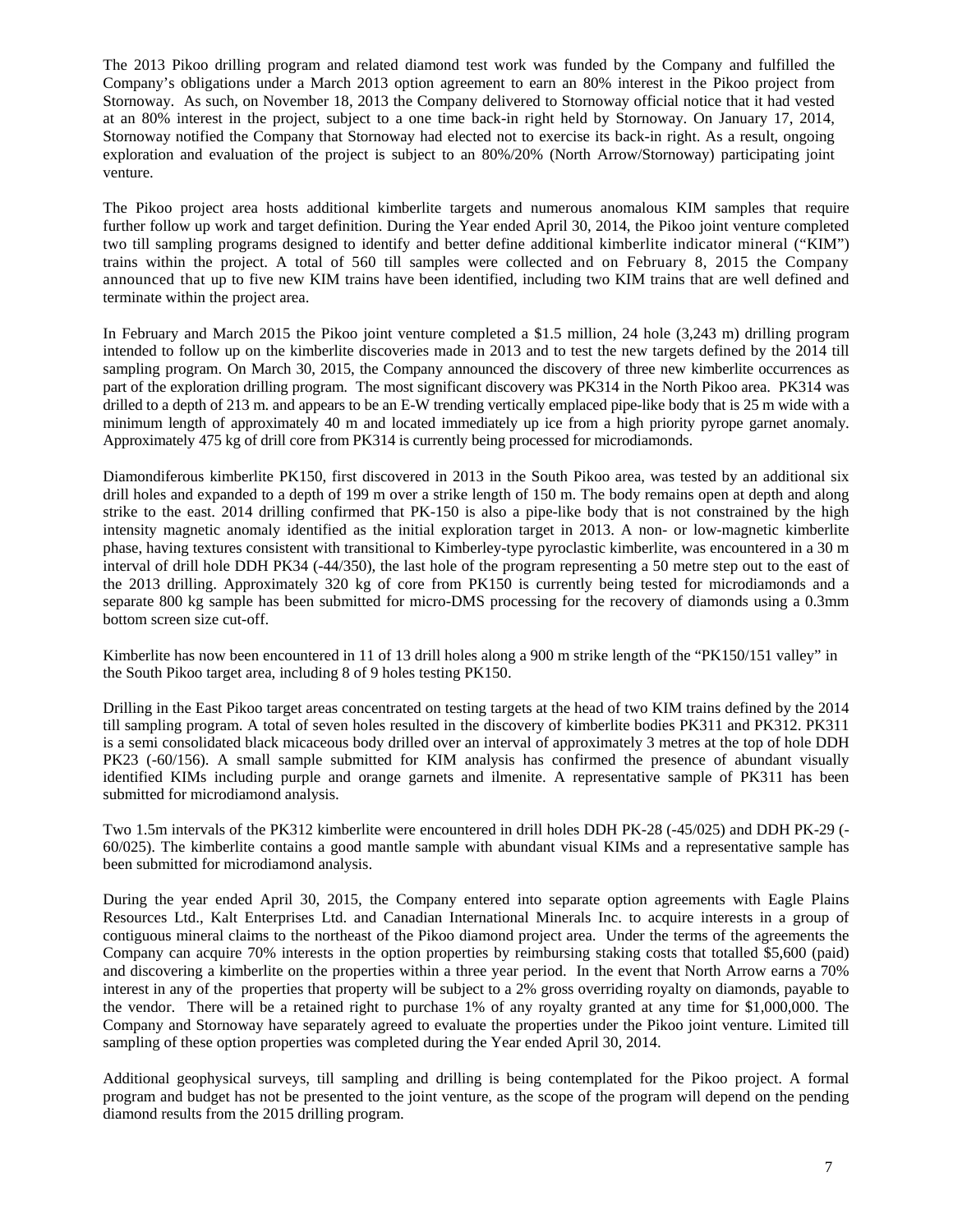Timiskaming diamond project, Ontario/Quebec

The Timiskaming diamond project is located in the Cobalt-New Liskeard-Elk Lake-Notre Dame du Nord (Ville Marie) region of northeastern Ontario and northwestern Quebec. Between 1995 and 2012, Stornoway and its predecessor companies conducted comprehensive diamond exploration programs within the project area resulting in the discovery of nine kimberlites. Six of these kimberlites (95-1, 96-1, SC-118, KL-01, KL-22, and Baby) are part of the project. On May 14, 2013 the Company announced the completion of a five hole (547 m) drilling program testing four targets located up ice from unsourced kimberlite indicator mineral trains. Kimberlite was not intersected in any of the drill holes. Completion of the May 2013 drilling program fulfilled the requirements of the option work program under the option agreement with Stornoway and the Company delivered to Stornoway a notice of its intent to vest at an 80% interest in the project, subject to a one time back in right held by Stornoway. On August 6, 2013 Stornoway notified the Company that it will not exercise its back-in right and, as a result, ongoing exploration of the Timiskaming project will be conducted under an 80/20 (North Arrow/Stornoway) joint venture.

During the year ended April 30, 2015 the Company completed a program to evaluate four of the seven kimberlites that form part of the Timiskaming Project. The program used approximately 3,300 kg of archived drill core from the 95-1, 96-1, Baby and SC-118 kimberlites to complete a comprehensive evaluation of the mineral chemistry of each kimberlite, and to evaluate their potential to host a coarse diamond population. The diamond evaluation consisted of processing a series of micro-DMS samples for the recovery of +0.3 mm diamonds. No diamonds were recovered from these samples. Surficial sediment sampling and geophysical data from the Timiskaming diamond project suggest additional undiscovered kimberlites may be located within the project area.

# Redemption Diamond Project, Northwest Territories

In July 2013 the Company entered into an agreement with Arctic Star Exploration Corp. under which Arctic Star has granted the Company an option to earn a 55% interest in the Redemption diamond project in the Lac de Gras region of the Northwest Territories. On July 11, 2014, the Company and Arctic Star signed an addendum to the option agreement under which the project area was expanded to include three additional mineral claims and one mining lease. Under the terms of the option agreement, as amended, the Company can earn a 55% interest in the Redemption project by incurring \$5 million in exploration expenditures prior to July 1, 2017, including a firm commitment to spend \$1,000,000 prior to July 1, 2014 (completed).

The Redemption project is located within the Lac de Gras diamond district, approximately 32 km southwest of, and 47 km to the west of the Ekati and Diavik diamond mines, respectively. The project benefits from an extensive database of previous exploration work by Arctic Star and others, including airborne and ground geophysical surveys, till geochemical sampling and a limited amount of drilling. Importantly, the project covers the interpreted up ice termination of the South Coppermine kimberlite indicator mineral train. The South Coppermine KIM train was extensively explored by Arctic Star between 2004 and 2010 and is defined by a full suite of kimberlite indicator minerals including pyrope garnets, high-magnesium ilmenites, chrome diopsides, chromite and eclogitic garnets. These indicator minerals exhibit compositions that are typical of minerals found within diamond bearing kimberlites. A number of the indicator minerals have been described as having angular shapes, soft alteration coats and in some cases are attached to kimberlite; textural characteristics that are interpreted to indicate the minerals have not travelled far from their bedrock source.

During the summer and fall of 2013 the Company completed an exploration program consisting of a helicopterborne gravity survey of the property as well as follow up bathymetry surveys and till sampling. The gravity survey was conducted by Fugro Airborne Surveys using their proprietary Falcon airborne gravity gradiometer (AGG) system. AGG has proven to be an effective tool for locating kimberlites in the Lac de Gras region, and will complement the existing airborne electromagnetic and magnetic geophysical survey information within the project database. Follow up lake bathymetry surveys were completed over a number of lakes within the gravity survey area and 350 till samples were also collected. Data from the bathymetry survey helped aid the interpretation of the airborne gravity gradiometry data, which was evaluated, along with results from the till sampling program and other existing datasets, to identify and prioritize potential kimberlite targets for follow up ground geophysics and drilling.

In April 2014 the Company conducted a ground geophysical program designed to confirm and better define high priority targets identified from the 2013 exploration programs. Surveys were completed over a total of twenty-one grids, covering approximately 40 individual targets. An emphasis was placed on surveying targets that are well located with respect to the up ice termination of the South Coppermine KIM train.

During July and August 2014 the Company conducted an 800 m drilling program that tested seven targets located in the central part of the property near the up ice termination of the South Coppermine KIM train. The targets were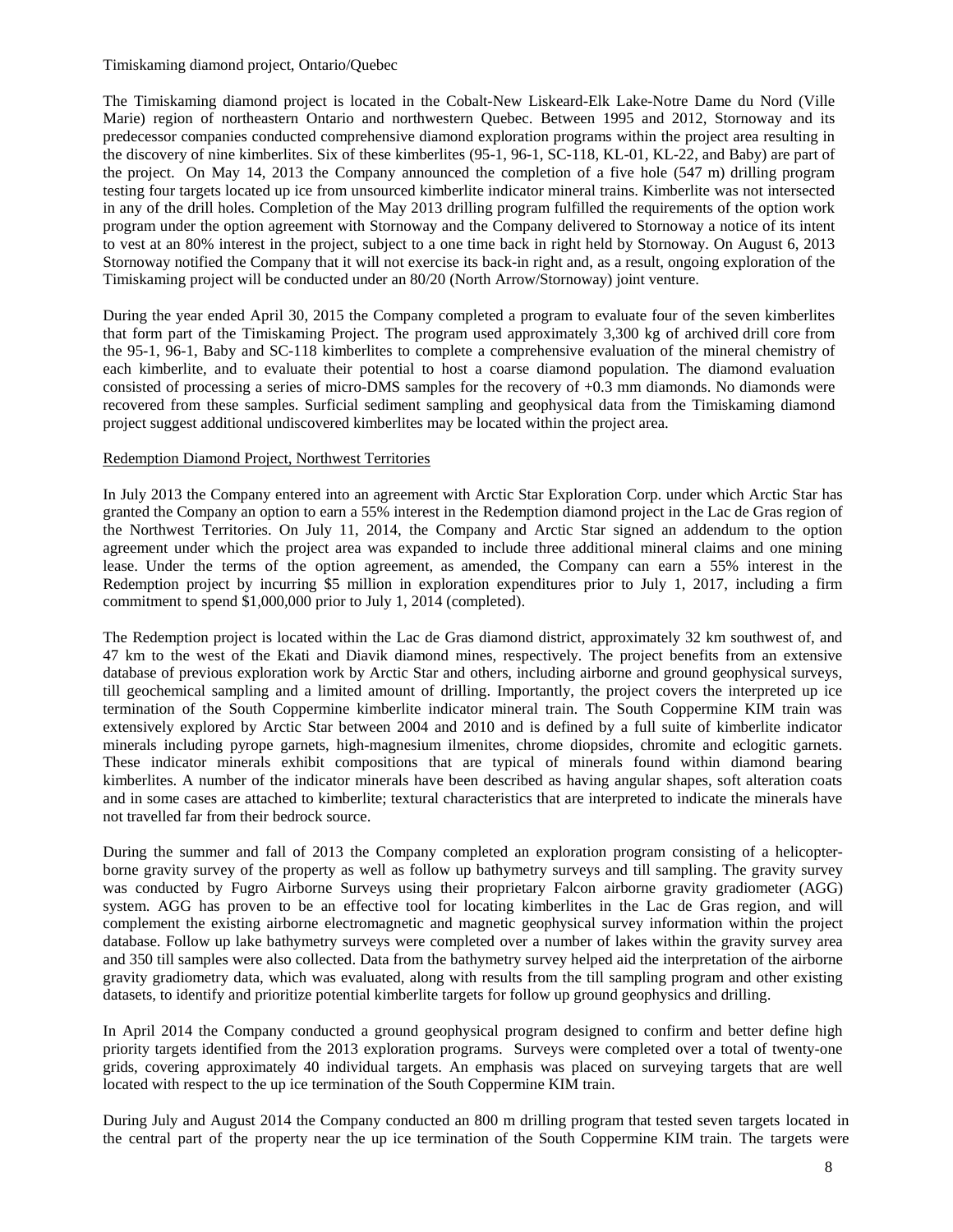identified based on results of a detailed data compilation and new airborne and ground geophysical surveys. On August 18, 2014 the Company announced that the drilling program did not encounter a bedrock kimberlite source for the South Coppermine KIM train. Drill hole 14-RED23-08 (Az. 180 degrees; dip -60 degrees) tested a linear gravity low and encountered predominantly fresh to weakly altered granite that included a moderately to strongly fractured fault zone from 89.9 m to 99.7 m downhole. This fault zone contained intervals of dull green clay gouge. This clay gouge was submitted for kimberlite indicator mineral analyses however no indicator minerals were recovered from this material.

On June 2, 2015 the Company announced the completion of ground magnetic surveys on 14 separate grids within the property. A total of 69 line kilometres of surveying were completed testing 25 targets. Interpretation of the data indicate a number of the targets can be prioritized for future drilling. The Company has also initiated a detailed evaluation of the surficial geology of the Redemption property to better define and interpret the South Coppermine KIM train. Initial work, consisting of a desktop evaluation of available air photo and satellite imagery will be followed up, if warranted, with a field program to ground truth and test interpretations derived from the desktop study.

Subsequent to the Year ended April 30, 2015 the Company also reported that approximately 52 overburden reverse circulation drill holes were completed within and around the Redemption property as part of an ongoing Government funded research project led by the Northwest Territories Geoscience Office. Government researchers will use the results from these and other drill holes completed elsewhere in the Lac de Gras region to build a regional 3D indicator mineral and till geochemistry database. Results from this work may supplement the Company's exploration activities in the Redemption area and assist in identifying priority target areas.

# Lac de Gras Diamond Project – Northwest Territories

The Lac de Gras Diamond project forms a very large, contiguous block of mineral claims and mining leases located within the Lac de Gras diamondiferous kimberlite field in Canada's Northwest Territories, home to some of the richest diamond deposits in the world. The project area directly adjoins the mineral leases that host the Diavik diamond mine, located 10 km to the north. The Ekati diamond mine is located within 40 km to the northwest. The trend line defined by Diavik's mine project kimberlites runs directly through the centre of the project, while trend line defined by Ekati's mine project kimberlites crosses the western portion of the project.

The Lac de Gras project originally consisted of 81,500 acres of mining leases and mineral claims and was subject to a 50-50 joint venture with Dr. Chris Jennings who subsequently assigned his interest to Springbok Holdings Inc. ("Springbok"). The North Arrow / Springbok property is contiguous with a 226,000 acre block of claims held by Dominion Diamond Corporation (formerly Harry Winston Diamond Mines Ltd.). Under the terms of an option agreement announced on September  $6<sup>th</sup>$  2011, the Company, Springbok and Dominion agreed to amalgamate the two properties to form a "Joint Venture Property" totaling over 307,000 acres. Dominion maintains an option to earn a 55% interest in the Joint Venture Property by funding \$5,000,000 in exploration expenditures over a five year period. Upon exercising the option, a joint venture will be formed in which Dominion will hold a 55% interest and the Company and Springbok will equally share a 45% interest in the entire 307,000 acre Joint Venture Property.

On October 24, 2012, the Company entered into an agreement with Springbok to acquire Springbok's 50% interest in the LDG/GT Property (the "Springbok Interests"). The Springbok Interests include the right to obtain a 22.5% interest in the Joint Venture Property, subject to the terms and conditions of the option agreement among Springbok, the Company and Dominion. On April 29, 2013 the Company announced it had closed the acquisition of the Springbok Interests for consideration consisting of 1,000,000 post-consolidation common shares of the Company. As additional consideration, in the event that Dominion exercises its option and earns 55% interest in the Joint Venture Property and the Company subsequently incurs \$2 million in joint venture expenditures on the Joint Venture Property, the Company will issue to Springbok that number of common shares of the Company having a value of \$1 million.

No exploration work was completed on the property during fiscal 2015. During the year ended April 30, 2015 Dominion informally indicated to the Company that Dominion had incurred in excess of \$5 million in exploration expenditures on the Lac de Gras Property. The Company is working with Dominion to finalize a formal joint venture agreement intended to govern the further exploration and evaluation of the property. A formal exploration program and budget for calendar 2015 has not been presented to the Company by Dominion.

#### Mel Diamond Project - Nunavut

The Company currently maintains a 100% interest in the Mel diamond project, Nunavut. The project was acquired to cover unexplained kimberlite indicator mineral trains identified from public datasets and consists of approximately 183,000 acres on the Melville peninsula, approximately 140 km south of the community of Hall Beach and 210 km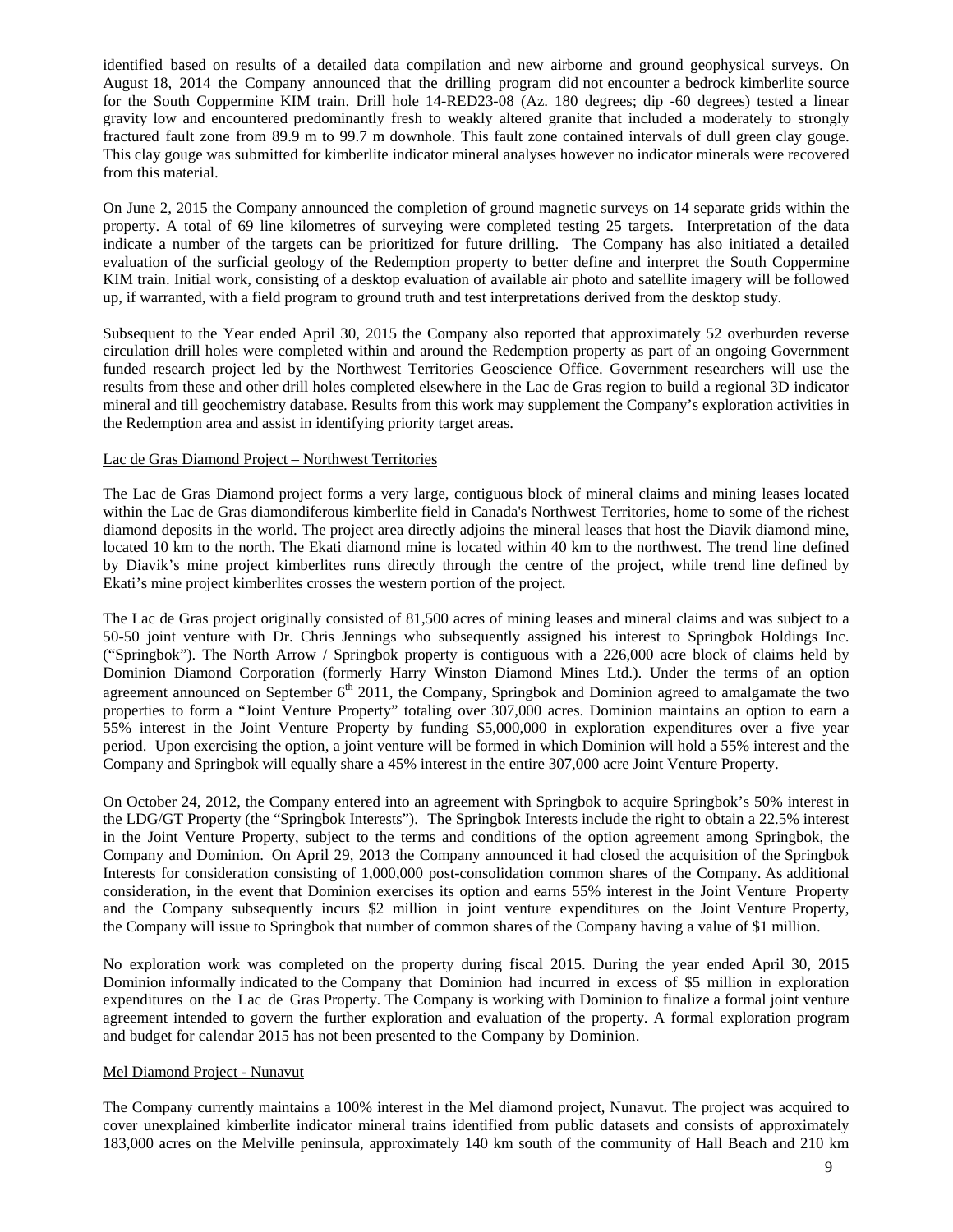northeast of the community of Repulse Bay which is also the location of the Company's Qilalugaq diamond project. The property is located within 10 km of tidewater and hosts two unsourced KIM trains defined from over 500 till samples recorded in public assessment files. The mineral trains are composed of pyrope and eclogitic garnets, as well as ilmenite. A review of the mineral chemistry associated with the KIM trains indicates the compositions of the KIMs are consistent with derivation from a mantle-derived kimberlitic source.

As follow up to an airborne magnetic survey completed in 2013, a total of forty-seven till and stream samples were collected from the property during July and August 2014. The samples were collected over three days of work completed in conjunction with the bulk sampling program at the Company's Qilalugaq diamond project. Twenty-two of the samples returned between one and twenty-two KIMs, predominantly Mg-ilmenite with lesser pyrope and eclogitic garnet. Most of the anomalous samples were from the northern target area. Only two of nineteen samples collected in the southern target area returned KIMs, possibly indicating an up ice termination of KIMs in this areas. Additional till sampling is required in both the northern and southern target areas to assist in the identification of potential targets for future drill testing.

The Mel project was acquired subject to a purchase and sale agreement with Anglo Celtic Exploration Ltd., a private company controlled by D. Grenville Thomas, a director of the Company. Under the terms of the agreement, the Company acquired a 100% interest in the property in consideration of a 1% gross overriding royalty. The Company retains the right to buy back half of the royalty (0.5%) for \$1 million at any time. The Company also issued to Anglo Celtic 250,000 transferrable share purchase warrants. Each warrant entitles the holder to acquire one common share of the Company at a price of 65 cents for a period of five years from the closing date of the purchase and sale.

# Luxx Diamond Project - Nunavut

The Company currently maintains a 100% interest in the Luxx diamond project, Nunavut. The project was acquired to cover unexplained KIM trains identified from public datasets and consists of approximately 100,000 acres on the tidewater of Chesterfield Inlet, approximately 60 km from the community of Chesterfield Inlet and 100 km north of the community of Rankin Inlet. The project includes at least one, and possibly three KIM trains defined from over 350 till samples in public assessment records. The trains are located within 20 km of the Churchill kimberlite cluster, and include samples containing hundreds of garnets and ilmenites at the head of the train that is well cut-off by a series of barren till samples.

As follow up to airborne magnetic surveys and till sampling completed in 2013, a two day follow up exploration program was completed in August 2014 including ground truthing of high priority targets as well as the collection of seventeen till samples. The sampling was generally successful in constraining existing KIM trains with eleven samples returning KIMs, including Mg-ilmenite, pyrope and eclogitic garnet. The Company is currently working to acquire required permits to allow for exploration drilling on the property.

The Luxx project was acquired in 2013 subject to a purchase and sale agreement with Anglo Celtic Exploration Ltd., a private company controlled by D. Grenville Thomas, a director of the Company. Under the terms of the agreement, the Company acquired a 100% interest in the property in consideration of a 1% gross overriding royalty. The Company retains the right to buy back half of the royalty (0.5%) for \$1 million at any time. The Company also issued to Anglo Celtic 250,000 transferrable share purchase warrants. Each warrant will entitle the holder to acquire one common share of the Company at a price of 65 cents for a period of five years from the closing date of the purchase and sale.

# **Gold and Base Metal Projects**

The Company maintains an interest in a number of non-material gold, base metal and lithium projects in northern Canada, particularly Nunavut. The Company continues to pursue opportunities to see these properties further evaluated, however has no plans to fund or conduct exploration of these properties on its own Details on specific properties are provided below.

#### Contwoyto Gold Project – Nunavut

The Contwoyto project consists a number of mining leases and mineral claims located close to and adjoining the historic Lupin gold mine property. In June 2012, the Company entered into an agreement with Lupin Mines Incorporated, a wholly owned subsidiary of Elgin Mining Inc. ("Elgin"). Under the terms of the agreement Elgin could earn a 60% interest in the Company's Contwoyto gold project by spending \$6 million over a period of six years. In July 2013, the Company and Elgin signed an amending agreement extending the deadline for certain exploration expenditure thresholds by a period of twelve months, thereby extending the term of the option from six to seven years. On December 16, 2013, the Company was notified by Elgin that Elgin was terminating its option to earn a 60%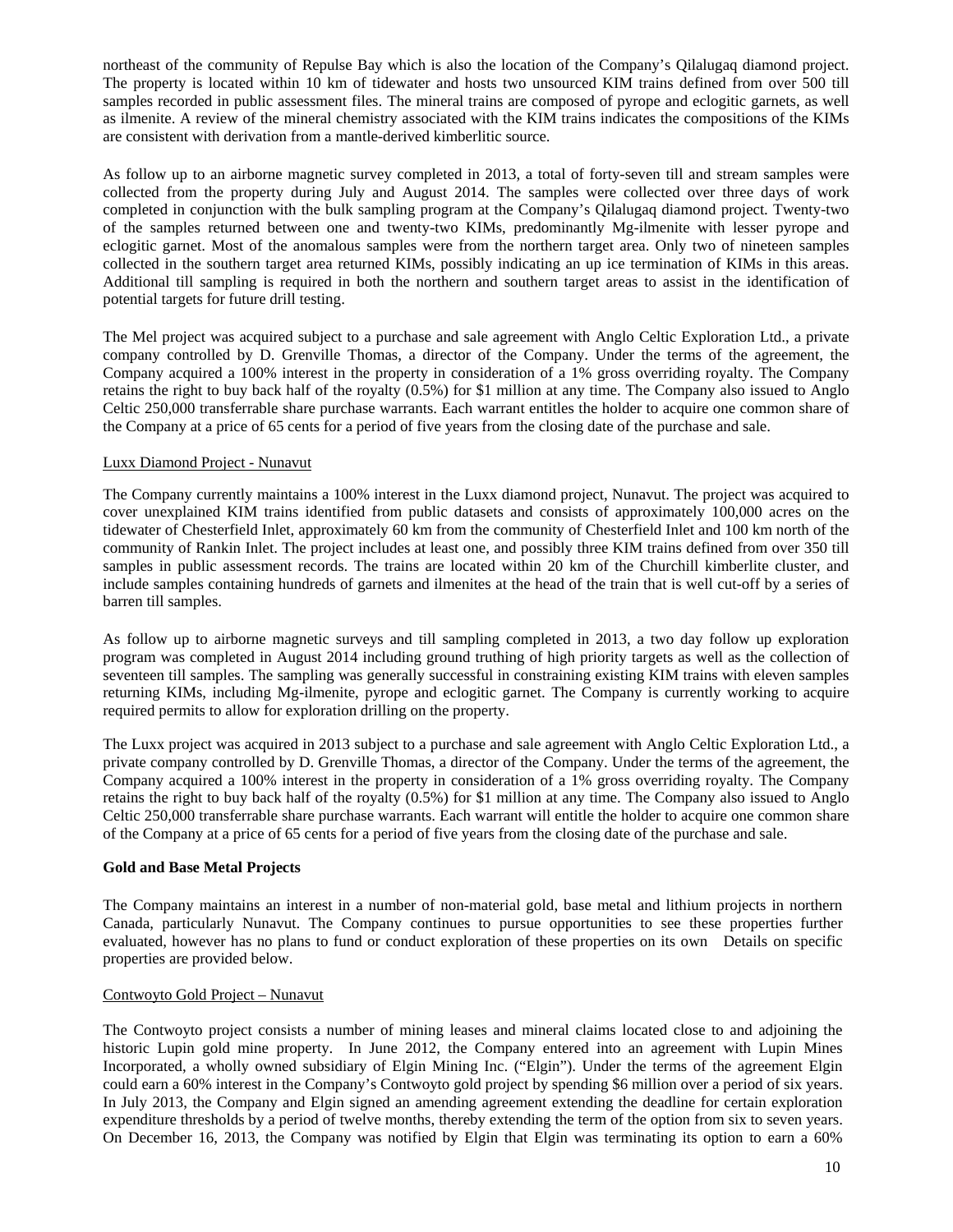interest in the Contwoyto gold project. Subsequent to April 30, 2015, the Company has allowed certain of the claims and one of the leases to lapse.

# Hope Bay ORO Gold Project – Nunavut

The Company's 100% owned ORO gold property is located in the Hope Bay Volcanic Belt (HBVB) in Nunavut and is strategically located on tide water covering the northern end of the HBVB. The remainder of the HBVB is currently being evaluated by TMAC Resources Ltd. The ORO property covers an area of 40 sq. km, with TMAC's Doris gold deposit located only 3.25 km to the south of the property boundary. The Doris deposit occurs along a well-defined stratigraphic volcanic contact, which extends northward onto the ORO property. The ORO property hosts numerous gold showings and potentially gold bearing structures including the Elu shear zone and Wombat zone.

During the year ended April 30, 2015, Sennen Potash Corp. (formerly Sennen Resources Ltd,) ("Sennen") terminated an option interest it held in the project pursuant to the terms of a option agreement originally signed on January 28, 2011 and amended in February 2013 and again in May 2014. Under the terms of the now terminated agreement, Sennen held an option to earn up to a 60% interest in the project by making an initial cash payment of \$50,000 (received) and spending \$5 million over a five year period.

# **FINANCIAL CONDITION, LIQUIDITY, CAPITAL RESOURCES, OPERATIONS AND FINANCIAL RESULTS**

#### **Overall performance**

|                                                                          | April 30, 2015 |                                       | April 30, 2014 |                                     | April 30, 2013 |                                      |
|--------------------------------------------------------------------------|----------------|---------------------------------------|----------------|-------------------------------------|----------------|--------------------------------------|
| <b>Current assets</b><br><b>Non-current assets</b><br><b>Liabilities</b> | \$             | 2,268,159<br>10,729,416<br>(278, 449) |                | 9,467,652<br>4,445,606<br>(381,512) | \$.            | 2,919,741<br>1,069,380<br>(334, 810) |
| <b>Shareholders' equity</b>                                              |                | \$12,719,126                          |                | \$13,531,746                        | S              | 3,654,311                            |
|                                                                          | April 30, 2015 |                                       | April 30, 2014 |                                     | April 30, 2013 |                                      |
| Net Sales and total revenue                                              |                |                                       | S              |                                     | S              |                                      |
| Net Income/ (loss) for the year                                          | \$             | (1,611,595)                           | \$             | (1,573,703)                         | \$             | 106,050                              |
| Net income (loss) per share                                              | \$             | (0.03)                                | \$             | (0.04)                              | \$             | 0.02                                 |
| Total assets                                                             | \$             | 12,997,575                            | \$             | 13,913,258                          | \$             | 3,989,121                            |
| Total long-term liabilities                                              | \$             |                                       | \$             |                                     | ¢<br>J         |                                      |
| Dividends declared                                                       | \$             |                                       |                |                                     |                |                                      |

#### **Financing/Use of Proceeds**

On October 29, 2013, the Company completed a non-brokered private placement of 13,625,000 common shares at a price of \$0.40 per share for total gross proceeds of \$5,450,000. As part of this private placement the Company paid finders' fees and costs totalling \$81,400.

On February 25, 2014, the Company completed a private placement of 7,700,000 common shares at a price of \$0.65 per share for total gross proceeds of \$5,005,000. As part of this private placement the Company paid finders' fees and costs totalling \$ 325,875.

On May 28, 2015, the Company completed a private placement of 4,211,000 flow-through shares at a price of \$0.95 per share for total gross proceeds of \$4,000,450. As part of this private placement the Company paid finders' fees and costs totalling \$339,729 The Company intends to use the funds for exploration of its Canadian exploration and evaluation assets in calendar 2015 and 2016 and will renounce these expenditures to the investors using the look back rules.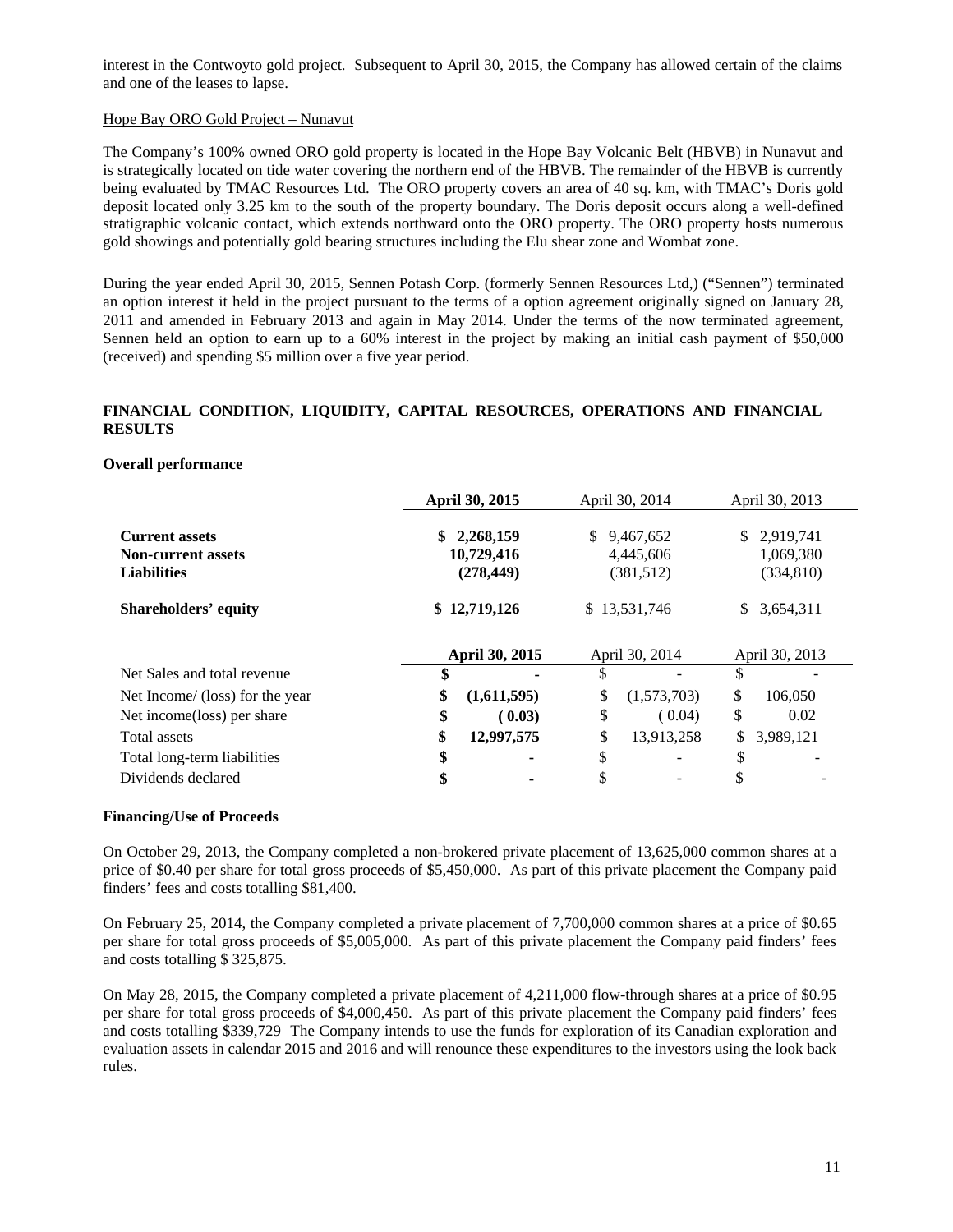# **Results of Operations**

During the year ended April 30, 2015 (the "current year"), the Company recorded a net loss of \$1,611,595 or \$0.03 per share. This is compared with a net loss of \$1,573,703 or \$0.04 per share for the year ended April 30, 2014 (the "comparative year"). The largest component of the loss for current year is a \$720,050 (2014 - \$831,809) share based compensation charge. Share-based compensation charges are non-cash expenditures calculated to charge earnings for options granted and vested during the year.

Expenses for the current year were \$1,674,034 (2014 - \$1,503,295) an increase of \$170,739 from the comparative year. The increased expenses during the current year were largely related to increased advertising, promotion and travel \$188,511 (2014 - \$89,356) and increased salaries and benefits \$430,099 (2014 - \$247,983) offset by a reduction in share-based compensation charges \$720,050 (2014 - \$831,809). During late fiscal 2013 and fiscal 2014, the Company acquired several diamond projects and raised funds for work on these projects. During fiscal 2015, the Company has conducted significant exploration programs on the Pikoo, Redemption and Qilalugaq projects and costs have increased as a result of the operational requirements needed to maintain the Company's public listing, raise funds and administer the newly acquired projects.

In addition to the expenses for the year, the Company incurred a write-off of \$nil (2014 - \$128,301) of exploration and evaluation costs related to its' mineral interests.

# **Summary of quarterly results**

The following table sets out selected unaudited quarterly financial information of North Arrow and is derived from the Company's unaudited quarterly consolidated financial statements prepared by management. The Company's interim consolidated financial statements are prepared in accordance with IFRS and are expressed in Canadian dollars.

| <b>Quarter Ending</b> |    | Interest Income |    | Income or (Loss)<br>from Continued<br><b>Operation and Net</b><br>Income (Loss) |               | <b>Basic Earnings</b><br>(Loss) per share<br>from Continued<br><b>Operation and Net</b><br>Income (Loss) |               | Earnings (Loss) per<br>share |
|-----------------------|----|-----------------|----|---------------------------------------------------------------------------------|---------------|----------------------------------------------------------------------------------------------------------|---------------|------------------------------|
| April 30, 2015        | \$ | 6.977           | S  | (396.027)                                                                       | \$            | (0.01)                                                                                                   | \$            | (0.01)                       |
| January 31, 2015      | \$ | 12,564          | \$ | (427,573)                                                                       | \$.           | (0.01)                                                                                                   | \$            | (0.01)                       |
| October 31, 2014      | \$ | 22.765          | \$ | (387, 055)                                                                      | <sup>\$</sup> | (0.01)                                                                                                   | S             | (0.01)                       |
| July 31, 2014         | \$ | 20,133          | \$ | (400.940)                                                                       | \$.           | (0.01)                                                                                                   | S             | (0.01)                       |
| April 30, 2014        | \$ | 33,220          | \$ | (543, 975)                                                                      | \$            | (0.02)                                                                                                   | \$            | (0.02)                       |
| January 31, 2014      | \$ | 12.919          | \$ | (432, 154)                                                                      | \$            | (0.01)                                                                                                   | \$            | (0.01)                       |
| October 31, 2013      | S  | 4.430           | \$ | (262, 264)                                                                      | \$.           | (0.01)                                                                                                   | <sup>\$</sup> | (0.01)                       |
| July 31, 2013         |    | 7.324           | \$ | (335,310)                                                                       | S             | (0.01)                                                                                                   | \$            | (0.02)                       |

# **Variations in Quarterly Results**

The \$396,027 loss for the fourth quarter of fiscal 2015 reflects a non-cash \$115,035 (comparative quarter - \$215,665) share-based compensation charge for options granted to directors, officers, employees and consultants, a \$nil (comparative quarter - \$128,301) write-down of exploration and evaluation assets and the ongoing administration costs of the Company.

The \$427,573 loss for the third quarter of fiscal 2015 reflects a non-cash \$192,431 (comparative quarter - \$240,581) share-based payment charge for options granted to directors, officers, employees and consultants and ongoing costs of administering the requirements of a public company active in exploration.

The \$387,055 loss for the second quarter of fiscal 2015 reflects a non-cash \$223,130 (comparative quarter - \$153,422) share-based compensation charge for options granted to directors, officers, employees and consultants and the ongoing administrative costs of the Company.

The \$400,940 loss for the first quarter of fiscal 2015 reflects a non-cash \$189,454 (comparative quarter - \$222,141) share-based compensation charge for options granted to directors, officers, employees and ongoing administration costs of the Company.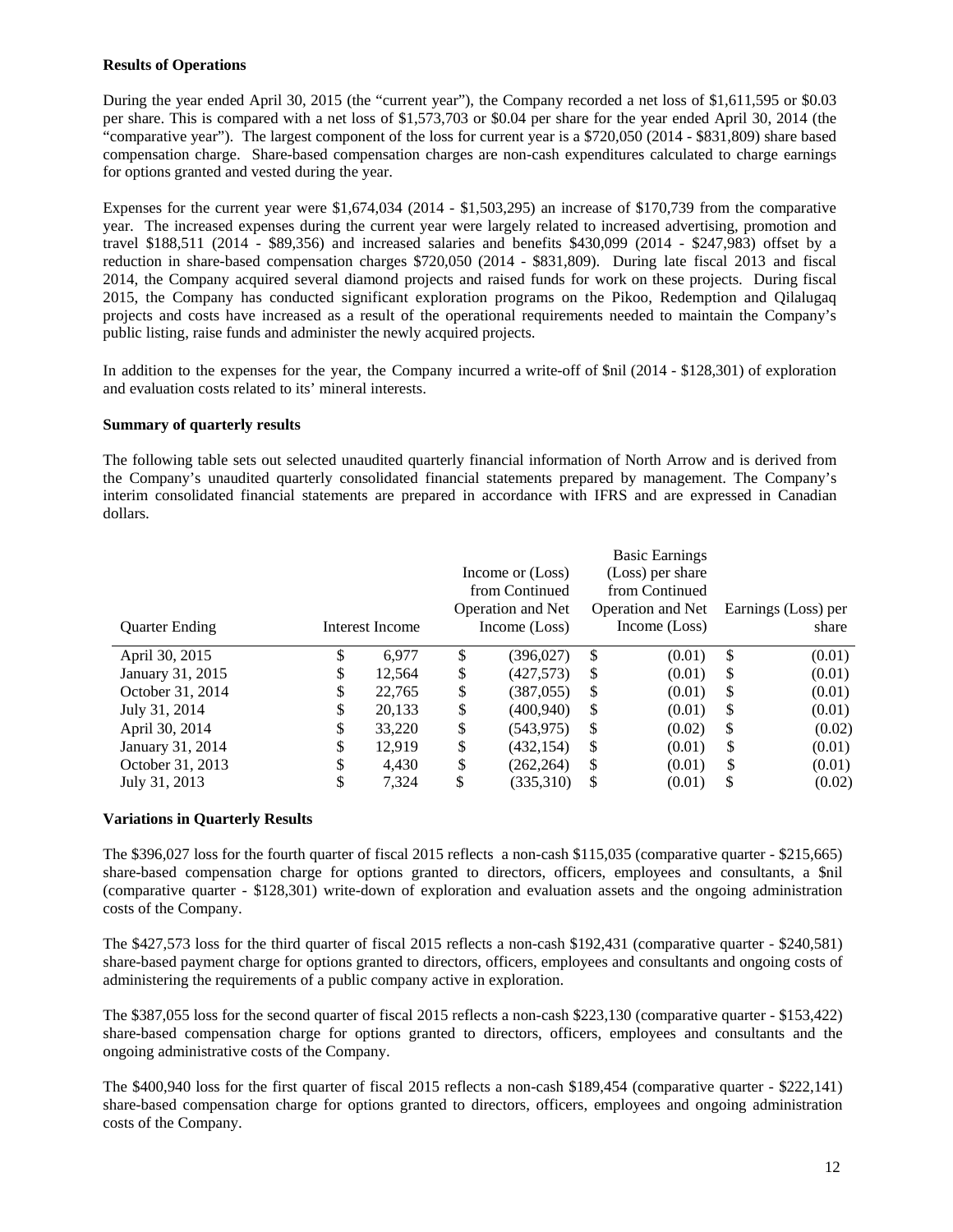The loss for the fourth quarter of fiscal 2014 reflects a non-cash \$215,665 (comparative quarter - \$1,246) share-based compensation charge for options granted to directors, officers, employees and consultants, a \$128,301 (comparative quarter - \$56,479) write-down of exploration and evaluation assets and the ongoing administration costs of the Company.

The loss for the third quarter of fiscal 2014 reflects a non-cash \$240,581 (comparative quarter - \$3,717) share-based payment charge for options granted to directors, officers, employees and consultants. In addition, the increased expenses for the quarter reflect the Company's increased administrative and organizational activities.

The loss for the second quarter of fiscal 2014 reflects a non-cash \$153,422 (comparative quarter - \$8,063) share-based compensation charge for options granted to directors, officers, employees and consultants. In addition, the increased expenses for the quarter reflect the Company's increased activity levels as it has expanded its exploration and financing activities.

The loss for the first quarter of fiscal 2014 reflects a non-cash \$222,141 (comparative quarter - \$12,463) share-based compensation charge for options granted to directors, officers, employees and consultants, resulting in an increased loss for the quarter.

# **Fourth Quarter**

The Company's quarterly results can be affected by many factors such as seasonal fluctuations, variations in capital markets, the write-off of capitalized amounts, stock-based compensation costs, tax recoveries and legal matters.

During the three months ended April 30, 2015 the Company incurred a loss of \$396,027 compared to a loss of \$543,975 for the comparative quarter of 2014. During the fourth quarter of 2015 the Company wrote-off \$nil (comparative quarter - \$128,301) of exploration and evaluation assets and had expenses of \$403,004 (comparative quarter - \$448,894). In addition, the Company continued exploration and evaluation activities on its projects and as a result incurred exploration and evaluation expenditures of \$1,684,639 (2014 - \$662,412).

# **Liquidity**

At April 30, 2015 the Company had working capital of \$1,989,710 compared to a working capital of \$9,086,140 at April 30, 2014. During the current year the Company's cash position decreased \$7,294,049 (2014 – increased \$6,503,214) as a result of cash expenditures of \$6,383,323 (2014 - \$2,684,967) on significant exploration programs on the Company's Pikoo, Redemption and Qilalugaq projects/option agreements.

# **Operating activities**

During the year the Company's operating activities used \$980,621 (2014 - \$768,733) of cash. The use of cash in operating activities in 2015 reflects the Company's loss of \$1,611,595 (2014 - \$1,573,703) adjusted for non-cash expenditures and gains such as share-based compensation \$720,050 (2014 - \$831,809), write-offs \$nil (2014 - \$128,301), depreciation \$11,018 (2014 - \$856) and the use of cash of \$100,094 (2014 - \$155,996) related to funding changes in items such as accounts receivable and payable.

#### **Investing activities**

The Company's primary investing activity is the acquisition of exploration and evaluation assets. During the year ended April 30, 2015, the Company used cash of \$6,393,028 (2014 - \$2,779,828) to evaluate its exploration and evaluation assets and purchase equipment.

#### **Financing activities**

During the year ended April 30, 2015, financing activities provided cash of \$79,600 (2014 - \$10,051,775) from share issuances by way of stock options exercised and private placements.

#### **Capital Resources**

The Company's financial condition and future prospects are significantly affected by overall economic conditions. The Company has no source of operating revenue and relies on equity financings, joint ventures and warrant and stock option exercises to further exploration on its properties.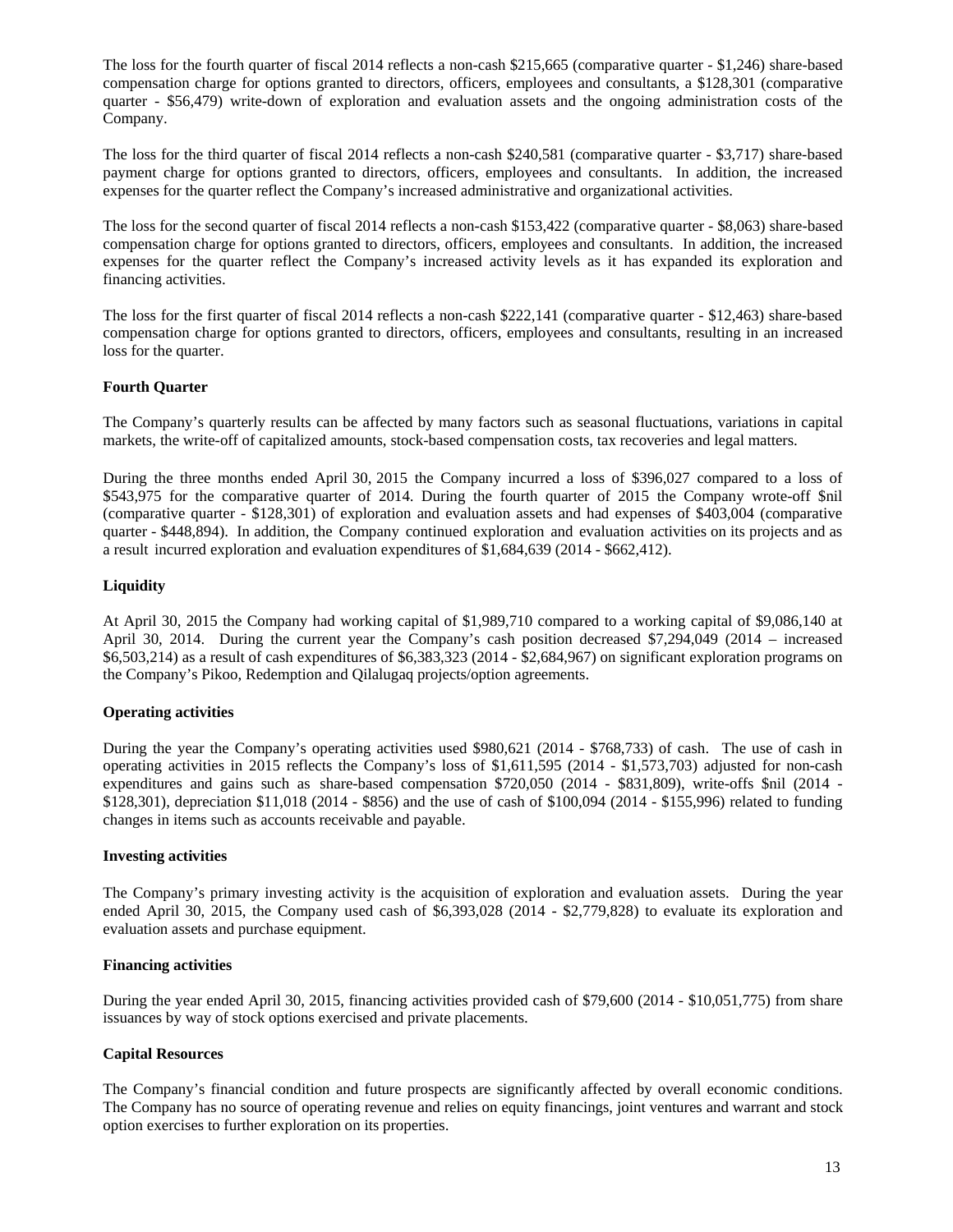The Company's long-term financial success is dependent on management's ability to discover and develop economically viable mineral deposits. Actual funding requirements may vary from those planned due to a number of factors, including the progress of exploration activity and the Company's ability to raise additional funds on favourable terms. Management recognizes there will be risks involved that may be beyond their control. The Company intends to continue to use various strategies to minimize its dependence on equity capital, including the securing of joint venture partners where appropriate.

The Company's ability to generate cash is very much affected by the current market conditions, its share price and third party interest in its assets. In the current equity market, funds for companies at an early/grass-roots stage of exploration are limited and dilution to existing shareholders from an equity financing increases as the share price decreases. The Company has no credit facilities that could be used for ongoing operations because it has no operating cash flow.

In order to finance the Company's exploration programs and to cover administrative and overhead expenses, the Company raises money through equity sales, from the exercise of convertible securities and, in the past, from the sale of investments. Although the Company has had past success in obtaining financing, there can be no such assurance that it will be able to obtain adequate financing in the future or that the terms of any financing will be favourable. Many factors influence the Company's ability to raise funds, including the state of the resource market and commodities prices and, the climate for mineral exploration.

The Company's management actively manages its landholdings in an effort to keep those landholdings with the greatest exploration potential in good standing for as long as possible. The Company's management regularly reviews its cash position against future plans and makes decisions regarding these plans accordingly.

The Company may have to raise additional funds to further exploration efforts at its various exploration properties and to maintain its listing on the TSXV. The Company is seeking to minimize variable expenses to the extent possible and to seek joint venture partners to continue to further exploration of its mineral properties.

# **Risks and Uncertainties**

#### Industry

An investment in natural resource companies involves a significant degree of risk. The degree of risk increases substantially where the Company's properties are in the exploration as opposed to the development stage. Investment in the securities of the Company should be considered as highly speculative due to the nature of the Company's business. The following additional risk factors should be given special consideration.

#### Exploration, Development and Mining Risks

Exploring and developing mineral resource projects bears a high potential for all manner of risks. Additionally, few exploration projects successfully achieve development due to factors that cannot be predicted or foreseen. Moreover, even one such factor may result in the economic viability of a project being detrimentally impacted such that it is neither feasible nor practical to proceed. Mineral exploration involves many risks, which even a combination of experience, knowledge and careful evaluation may not be able to overcome. Operations in which the Company has a direct or indirect interest will be subject to all the hazards and risks normally incidental to exploration, development and production of diamonds and base/precious metals, any of which could result in work stoppages, damage to property, and possible environmental damage. If any of the Company's exploration programs are successful, there is a degree of uncertainty attributable to the calculation of ore resources and corresponding grades being mined or dedicated to future production. Until ore is actually mined and processed, quantity of reserves and grade must be considered as estimates only. In addition, the quantity of reserves may vary depending on diamond or metal prices. Any material change in quantity of reserves, grade or recovery ratio, may affect the economic viability of the Company's properties. In addition, there can be no assurance that diamond and metal reserves in small-scale laboratory tests will be duplicated in larger scale tests under on-site conditions or during production. The Company closely monitors its activities and those factors, which could impact them, and employs experienced consulting, engineering, and legal advisors to assist in its risk management reviews.

The Company's properties are currently being assessed for exploration and as a result, the Company has no source of operating cash flow. Failure to obtain additional financing could result in a delay or indefinite postponement of further exploration. Development of the Company's mineral properties will only follow upon obtaining satisfactory exploration results. Mineral exploration and development involves a high degree of risk and few properties that are explored are ultimately developed into producing mines. There is no assurance that the Company's mineral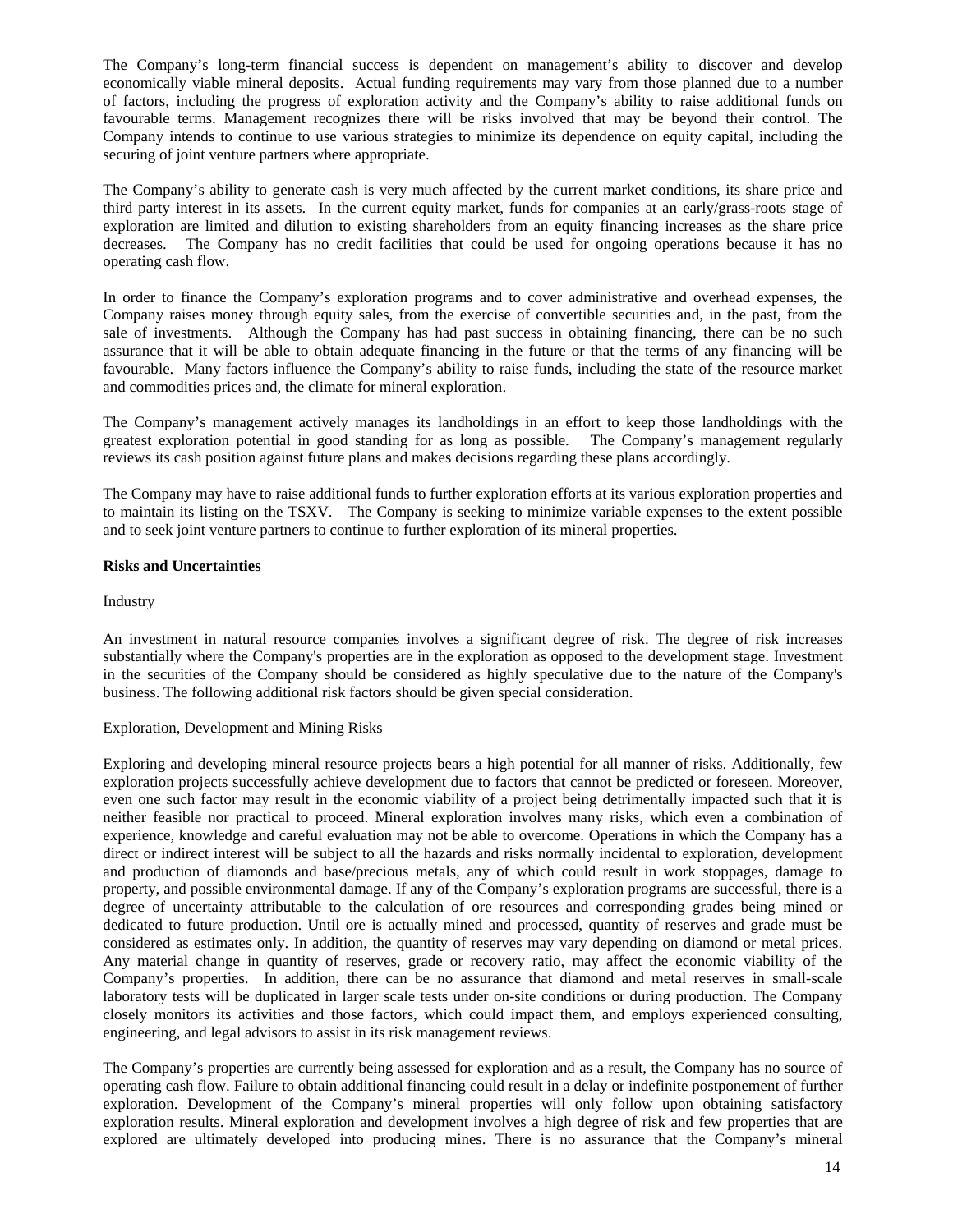exploration and development activities will result in any discoveries of bodies of ore. The long-term profitability of the Company's operations will be in part directly related to the cost and success of its exploration programs, which may be affected by a number of factors. Substantial expenditures are required to establish reserves through drilling, to develop metallurgical processes to extract the metal or diamonds from the resources and, in the case of new properties, to develop the mining and processing facilities and infrastructure at any site chosen for mining. Although substantial benefits may be derived from the discovery of a major mineralized deposit, no assurance can be given that minerals will be discovered in sufficient quantities to justify commercial operations or that the funds required for development can be obtained on a timely basis.

# Foreign Operation Risks

Historically, the majority of the Company's expenses have been denominated in Canadian Dollars so its exposure to foreign exchange risk has been limited. Exploration activities outside of Canada can expose the Company to foreign exchange risk. Presently, the Company does not have foreign operations or use foreign-exchange contracts to mitigate this risk, but that may change in future, depending upon the size of the Company's exploration programs denominated in currencies other than the Canadian Dollar.

#### Insurance

The Company's involvement in the exploration for mineral properties may result in the Company becoming subject to liability for pollution, property damage, personal injury or other hazards. Although the Company may have insurance to address many risks, such insurance has limitations on liability that may not be sufficient to cover the full extent of such liabilities. In addition, such risks may not, in all circumstances be insurable or, in certain circumstances, the Company may elect not to obtain insurance to deal with specific risks due to the high premiums associated with such insurance or other reasons. The payment of such uninsured liabilities would reduce the funds available to the Company. The occurrence of a significant event that the Company is not fully insured against, or the insolvency of the insurer of such event, could have a material adverse effect on the Company's financial position, results of operations or prospects.

# Environmental Risks

All phases of the mineral exploration and development business present environmental risks and hazards and are subject to environmental legislation. Environmental legislation provides for, among other things, restrictions and prohibitions on spills, releases or emissions of various substances used and or produced in association mining exploration and mining operations. The legislation also requires that facility sites be operated, maintained, abandoned and reclaimed to the satisfaction of applicable regulatory authorities. Compliance with such legislation can require significant expenditures and a breach may result in the imposition of fines and penalties, some of which may be material. Environmental legislation is evolving in a manner expected to result in stricter standards and enforcement, larger fines and liability and potentially increased capital expenditures and operating costs. The discharge of pollutants into the air, soil or water may give rise to liabilities to foreign governments and third parties and may require the Company to incur costs to remedy such discharge. No assurance can be given that the application of environmental laws to the business and operations of the Company will not result in a curtailment of production or a material increase in the costs of production, development or exploration activities or otherwise adversely affect the Company's financial condition, results of operations or prospects.

# Prices, Markets and Marketing of Diamonds and Base/Precious Metals

The Company's revenues, if any, are expected to be in large part derived from the mining and sale of diamonds and base/precious metals or interests related thereto. The price of those commodities has fluctuated widely, particularly in recent years, and is affected by numerous factors beyond the Company's control including international economic and political trends, expectations of inflation, currency exchange fluctuations, interest rates, global or regional consumptive patterns, speculative activities, increased production due to new mine developments and improved mining and production methods. The effect of these factors on the price of diamonds and base/precious metals, and therefore the economic viability of any of the Company's exploration projects, cannot accurately be predicted.

The marketability of any minerals acquired or discovered may be affected by numerous factors which are beyond the control of the Company and which cannot be accurately predicted, such as the proximity and capacity of milling facilities, mineral markets and processing equipment and governmental regulations including regulations relating to royalties, allowable production and importing and exporting of minerals.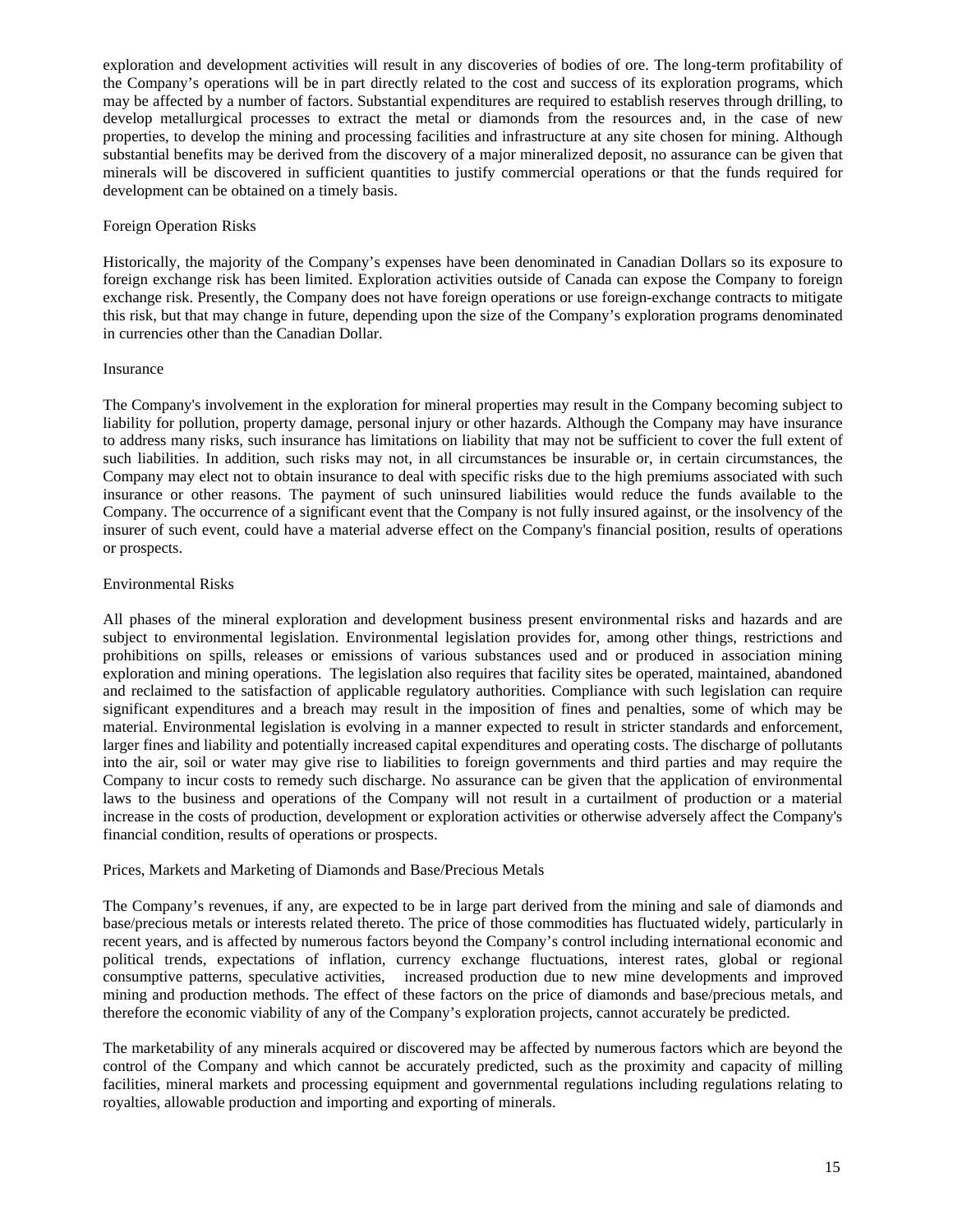#### Substantial Capital Requirements and Liquidity

The Company anticipates that it will make substantial capital expenditures for the acquisition, exploration, development and production of its mineral properties in the future. The Company currently has no revenue and may have limited ability to expend the capital necessary to undertake or complete future drilling programs. There can be no assurance that debt or equity financing, or cash generated by operations will be available or sufficient to meet these requirements or for other corporate purposes or, if debt equity financing is available, that it will be on terms acceptable to the Company. Moreover, future activities may require the Company to alter its capitalization significantly. The inability of the Company to access sufficient capital for its operations could have a material adverse effect on the Company's financial condition, results of operations or prospects.

#### Issuance of Debt

From time to time the Company may enter into transactions or activities that may be financed with debt which could impair the Company's ability to obtain additional financing in the future. The inability of the Company to access sufficient capital for the repayment of any debt could have a material effect on the Company's financial condition, results of operations or prospects.

# **Outstanding Share Data**

The Company's authorized capital is unlimited common shares without par value.

As at August 4, 2015, the Company had the following shares, options and warrants outstanding:

|                               |        | Number       |
|-------------------------------|--------|--------------|
| Shares issued and outstanding |        | 54, 155, 741 |
| Options:                      |        |              |
| Expire May 12, 2016           | \$2.00 | 53,000       |
| Expire May 10, 2018           | \$0.27 | 2,125,000    |
| Expire September 23, 2018     | \$0.50 | 200,000      |
| Expire January 28, 2019       | \$0.70 | 1,035,000    |
| Expire September 25, 2019     | \$0.60 | 705,000      |
| Expire December 16, 2019      | \$0.54 | 200,000      |
| Warrants:                     |        |              |
| April 29, 2018                | \$0.25 | 500,000      |
|                               |        |              |
| August 19, 2018               | \$0.65 | 500,000      |

Fully diluted 59,473,741

#### **Share issuances**

On October 29, 2013, the Company completed a non-brokered private placement of 13,625,000 common shares at a price of \$0.40 per share for total gross proceeds of \$5,450,000. As part of this private placement the Company paid finders' fees and costs totalling \$81,400.

On February 25, 2014, the Company completed a private placement of 7,700,000 common shares at a price of \$0.65 per share for total gross proceeds of \$5,005,000. As part of this private placement the Company paid finders' fees and costs totalling \$ 325,875.

During April 2015, 165,000 stock options were exercised raising cash proceeds of \$79,600.

On May 28, 2015, the Company completed a private placement of 4,211,000 flow-through shares at a price of \$0.95 per share for total gross proceeds of \$4,000,450. As part of this private placement the Company paid finders' fees and costs totalling \$339,729. The Company intends to use the funds for exploration of its Canadian exploration and evaluation assets in calendar 2015 and 2016 and will renounce these expenditures to the investors using the look back rules.

#### **Stock options and warrants**

The Company's stock option plan (the "Plan") was approved by shareholders at an annual general and special meeting in November 2011 and at subsequent annual meetings. The Plan gives the directors the authority to grant options to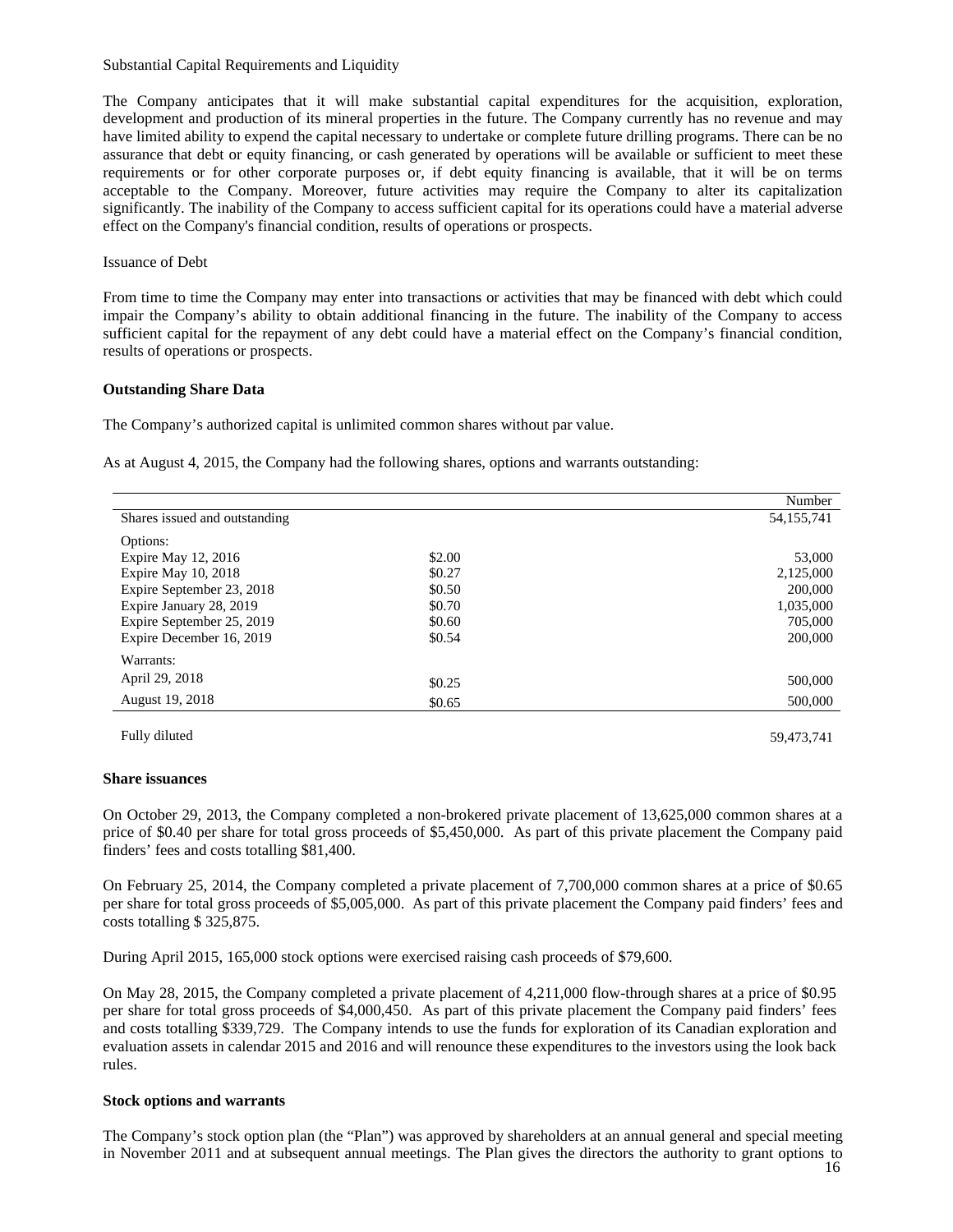directors, officers, employees and consultants. The maximum number of shares to be issued under the Plan is 10% of the issued and outstanding common shares at the time of the grant. The exercise price of each option granted shall not be less than the market price at the date of grant less a discount up to 25% in accordance with the policies of the TSXV.

Options granted can have a term up to 5 years with vesting provisions determined by the directors in accordance with TSXV policies for Tier 2 Issuers, with a typical vesting period of 25% upon grant and 25% every six months thereafter.

# **Transactions with Related Parties**

Balances and transactions between the Company and its subsidiaries have been eliminated on consolidation and are not disclosed below. Details of the transactions between the Company and related parties not disclosed elsewhere in the Company's financial statements are disclosed below.

#### Related party transactions

Certain companies which have an officer and/or director or former officer and/or director in common and render services or are charged for certain services as follows:

|                                               | Nature of transactions            |
|-----------------------------------------------|-----------------------------------|
| Anglo-Celtic Exploration Ltd.                 | Interest and consulting           |
| Strongbow Exploration Inc.                    | Exploration and administration    |
| 0954506 BC Ltd.                               | Exploration                       |
| Northair Silver Corp. (formerly International |                                   |
| Northair Mines Ltd.)                          | Accounting and corporate services |

The Company incurred the following transactions in the normal course of operations in connection with companies which have an officer and/or director in common.

- a) During the year ended April 30, 2015, the Company paid or accrued \$37,219 (2014 \$44,410) for shared administrative and accounting services to a company with common officers.
- b) During the year ended April 30, 2015, the Company paid or accrued consulting fees of \$nil (2014 \$5,259) to a companies controlled by directors. This amount is included in salaries disclosed below.
- c) During the year ended April 30, 2015 the Company paid \$5,886 (2014 \$17,877) for office and rent to a company with common directors and officers and/or controlled by a director.
- d) Amounts due to related parties of \$4,351 (2014 \$20,622) are owing to a director or companies with officers/directors in common.
- e) Issued warrants to a director for exploration and evaluation assets with a value of \$nil (2014 \$253,004).
- f) Had warrants issued to a party related to a director for exploration and evaluation assets vest with a value of \$nil (2014 - \$314,325).

The remuneration of directors and key management personnel during the year ended April 30, 2015 was as follows:

|                                                                | April 30,<br>2015        | April 30,<br>2014  |
|----------------------------------------------------------------|--------------------------|--------------------|
| Salaries <sup>1</sup><br>Share-based compensation <sup>2</sup> | \$<br>283,333<br>430,701 | 191,667<br>821,087 |
| Total                                                          | \$<br>714,034            | \$<br>1,012,754    |

1 – When key management is working specifically on mineral properties their time is capitalized against the mineral property.

2 – Share-based compensation is the fair value of options that have been granted to directors and key management personnel.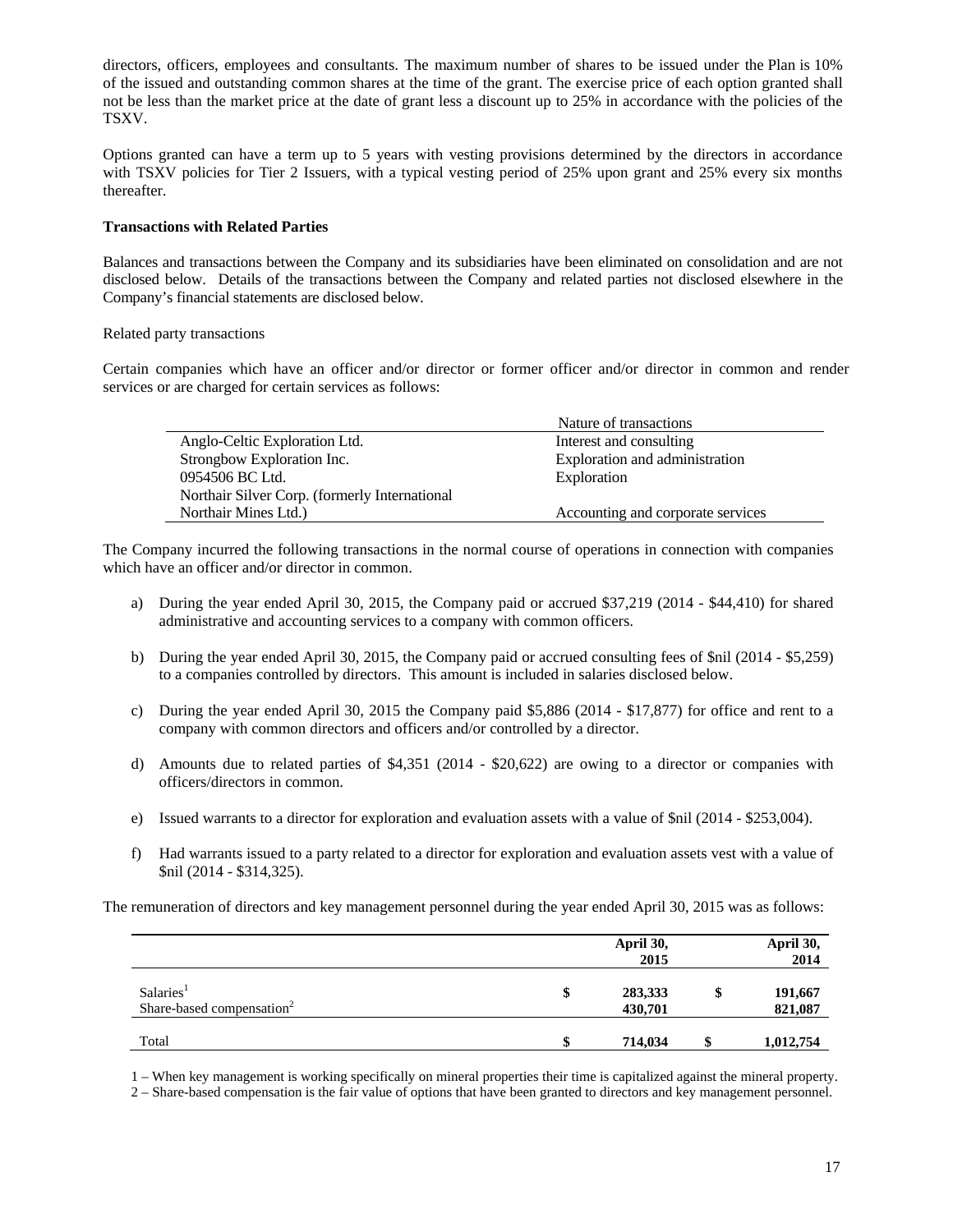# **Commitments**

As at April 30, 2015, the commitment for rental of the Company's office space is as follows:

| Year ending    |          |
|----------------|----------|
| April 30, 2016 | \$66,634 |
| April 30, 2017 | \$49,975 |

# **CHANGES IN ACCOUNTING POLICIES AND CRITICAL ACCOUNTING ESTIMATES, JUDGMENTS AND ASSUMPTIONS**

#### **Nature and continuance of operations**

North Arrow Minerals Inc. is incorporated federally under the laws of the Canada Business Corporations Act ("CBCA").

The consolidated financial statements of the Company are presented in Canadian dollars, which is the functional currency of the Company. The Company trades on the TSX Venture Exchange (TSXV – NAR) and its registered office address is Ste. #960-789 West Pender Street, Vancouver, BC, Canada V6C 1H2.

The Company's principal business activity is the acquisition and exploration of exploration and evaluation assets. To date, the Company has not generated significant revenues from operations and is considered to be in the exploration stage.

The Company is in the process of acquiring and exploring its exploration and evaluation assets and has not yet determined whether these properties contain reserves that are economically recoverable. The Company's financial statements have been prepared on the assumption that the Company will continue in operation for the foreseeable future and will be able to realize assets and discharge liabilities in the normal course of operations. At April 30, 2015, the Company has a deficit of \$15,317,813, no current source of revenue and may require additional funding to meet its planned activities beyond the upcoming fiscal year. The Company's continuation as a going concern is dependent on the successful results from its mineral property exploration activities and its ability to raise equity capital or borrowings sufficient to meet current and future obligations. There can be no assurances that management's plans for the Company will be successful. These material uncertainties may cast significant doubt upon the Company's ability to continue as a going concern. The Company's financial statements do not include any adjustments to the recoverability and classification of assets and liabilities that might be necessary, should the Company be unable to continue as a going concern.

#### **Significant accounting policies**

The April 30, 2015 Management Discussion and Analysis should be read in conjunction with the audited annual financial statements of the Company for a listing of the Company's significant accounting policies.

# **Statement of Compliance**

The Company's consolidated financial statements have been prepared in accordance with IFRS as issued by the International Accounting Standards Board ("IASB") and interpretations of the International Financial Reporting Interpretations Committee ("IFRIC"). The financial statements are presented in Canadian dollars unless otherwise noted.

# **Principles of Consolidation**

These consolidated financial statements of the Company include the accounts of the Company and its wholly-owned inactive subsidiary Compania Minera North Arrow Chile Limitada ("Minera"). All inter-company transactions and balances have been eliminated upon consolidation. Effective September 22, 2014, the Company completed the windup of Minera, the Company's only subsidiary.

#### **Historical cost**

These consolidated financial statements have been prepared on a historical cost basis except for certain financial instruments measured at fair value.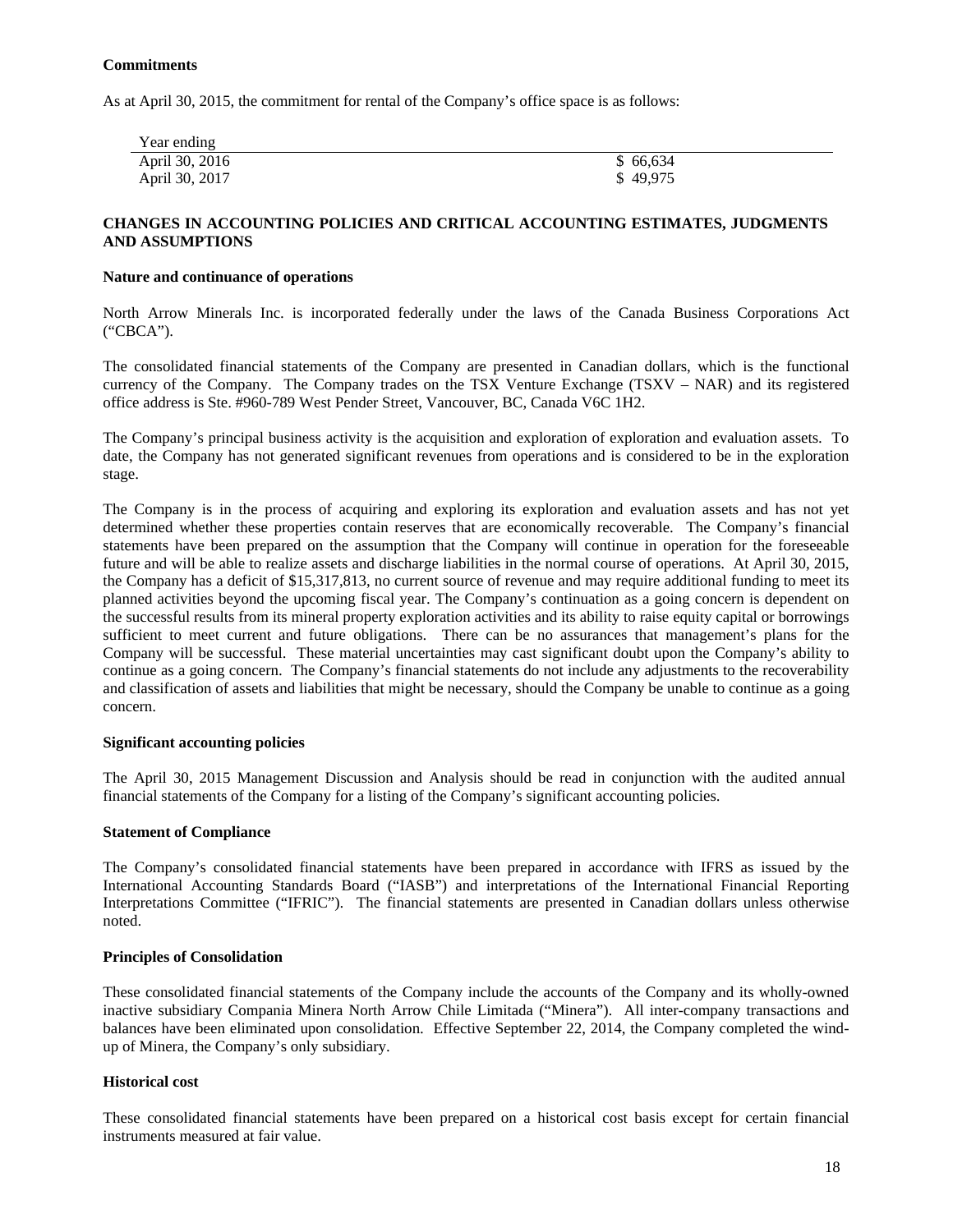#### **Significant accounting judgments, estimates and assumptions**

The preparation of financial statements in conformity with IFRS requires management to make certain estimates, judgments and assumptions that affect the reported amounts of assets and liabilities at the date of the financial statements and the reported revenues and expenses during this period.

Although management uses historical experiences and its best knowledge of the amount, events or actions to form the basis for judgments and estimates, actual results may differ from these estimates.

The most significant accounts that require estimates as the basis for determining the stated amounts include the recoverability of exploration and evaluation assets, valuation of share-based payments, and valuation of deferred tax amounts.

Critical judgments exercised in applying accounting policies that have the most significant effect on the amounts recognized in the consolidated financial statements are as follows:

(i) Economic recoverability and probability of future benefits of exploration and evaluation costs.

Management has determined that exploration, evaluation and related costs incurred which were capitalized may have future economic benefits and may be economically recoverable. Management uses several criteria in its assessments of economic recoverability and probability of future economic benefits including geologic and other technical information, history of conversion of mineral deposits with similar characteristics to its own properties to proven and probable mineral reserves, the quality and capacity of existing infrastructure facilities, evaluation of permitting and environmental issues and local support for the project.

(ii) Valuation of share-based payments

The Company uses the Black-Scholes Option Pricing Model for valuation of share-based payments. Option pricing models require the input of subjective assumptions including expected price volatility, interest rates and forfeiture rate. Changes in the input assumptions can materially affect the fair value estimate and Company's earnings and equity reserves.

(iii) Income taxes

In assessing the probability of realizing income tax assets, management makes estimates related to expectations of future taxable income, applicable tax opportunities, expected timing of reversals of existing temporary differences and the likelihood that tax positions taken will be sustained upon examination by applicable tax authorities. In making its assessments, management gives additional weight to positive and negative evidence that can be objectively verified.

#### **New Accounting pronouncements**

The IASB has issued several new standards which have not yet been adopted by the Company. Each of the new standards is effective for annual periods beginning on or after January 1, 2015 with early adoption permitted, except for IFRS 9 which has a tentative effective date of January 1, 2018 and is summarized below.

- IFRS 9 Financial Instruments classification and measurement
	- This is the first part of a new standard on classification and measurement of financial assets that will replace IAS 39, "Financial Instruments: Recognition and Measurement". IFRS 9 has two measurement categories: amortized cost and fair value. All equity instruments are measured at fair value. A debt instrument is recorded at amortized cost only if the entity is holding it to collect contractual cash flows and the cash flows represent principal and interest. Otherwise it is measured at fair value with changes in fair value through profit or loss. In addition, this new standard has been updated to include guidance on financial liabilities and derecognition of financial instruments. The extent of the impact of adoption of IFRS 9 has not yet been determined.

# **FINANCIAL INSTRUMENTS AND RISK MANAGEMENT**

Financial instruments measured at fair value are classified into one of three levels in the fair value hierarchy according to the relative reliability of the inputs used to estimate the fair values. The three levels of the fair value hierarchy are: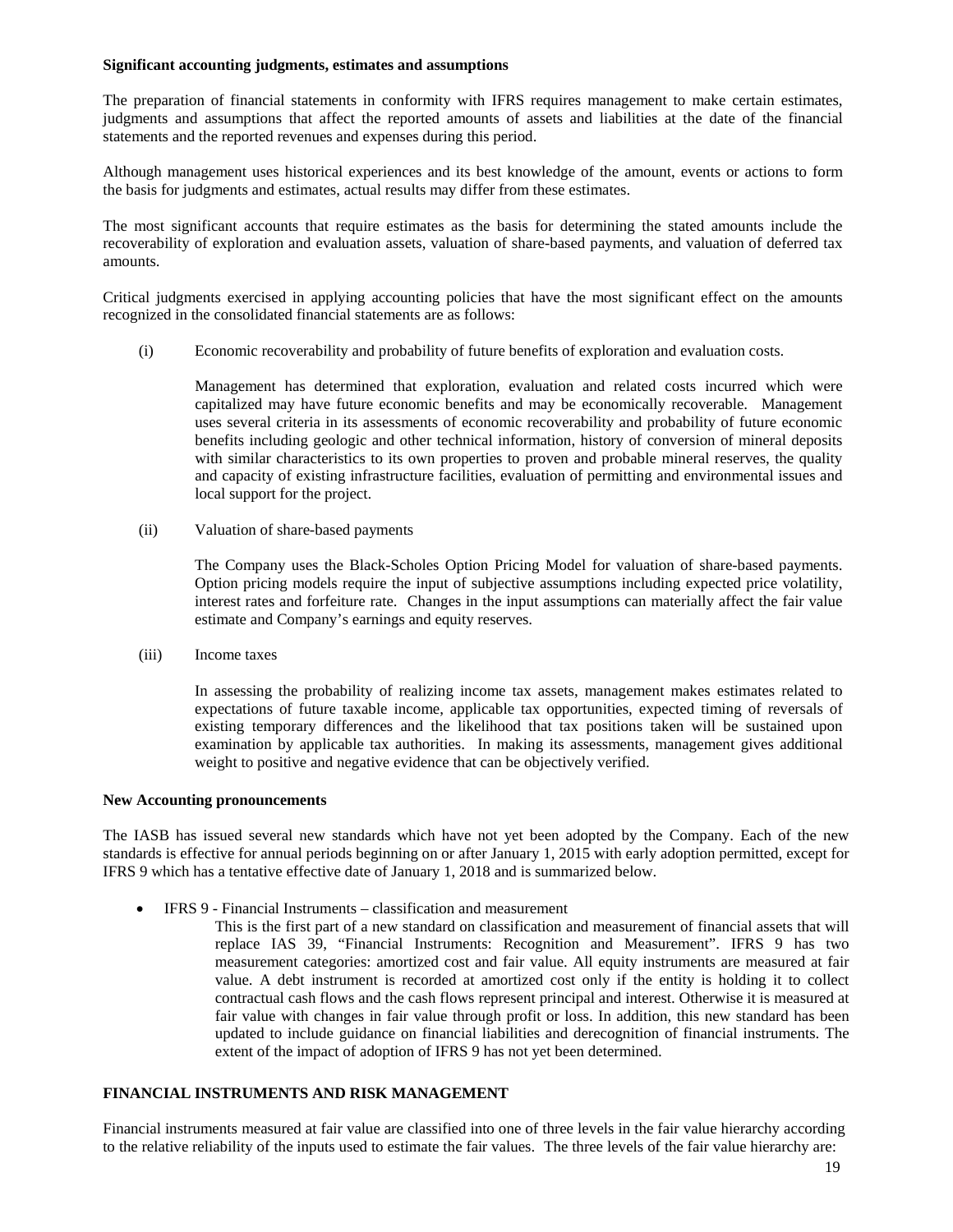- Level 1 Unadjusted quoted prices in active markets for identical assets or liabilities;
- Level 2 Inputs other than quoted prices that are observable for the asset or liability either directly or indirectly; and
- Level 3 Inputs that are not based on observable market data.

The Company's financial instruments consist of cash, marketable securities, receivables, accounts payable and accrued liabilities and due to related parties. Cash is carried at fair value using a level 1 fair value measurement. The carrying value of receivables, accounts payable and accrued liabilities and due to related parties approximate their fair values due to their immediate or short-term maturity. Marketable securities are recorded at fair value based on the quoted market prices in active markets at the balance sheet date, which is consistent with level 1 of the fair value hierarchy.

The Company is exposed to a variety of financial risks by virtue of its activities, including credit risk, interest rate risk, liquidity risks, foreign currency risk, and equity market risk. The Company's objective with respect to risk management is to minimize potential adverse effects on the Company's financial performance. The Board of Directors provides direction and guidance to management with respect to risk management. Management is responsible for establishing controls and procedures to ensure that financial risks are mitigated to acceptable levels.

#### Credit risk

Credit risk is the risk of financial loss to the Company if a counter-party to a financial instrument fails to meet its contractual obligations. The Company manages credit risk by investing its excess cash in short-term investments with investment grade ratings, issued by a Canadian chartered bank. The Company's receivables consist primarily of sales tax receivables due from the federal government and receivables from companies with which the Company has exploration agreements or options. The maximum exposure to credit risk at the reporting date is the carrying value of the Company's receivables and cash.

#### Interest rate risk

Interest rate risk is the risk that the fair value or future cash flows of a financial instrument will fluctuate because of changes in market interest rates. Financial assets and liabilities with variable interest rates expose the Company to interest rate risk with respect to its cash flow. It is management's opinion that the Company is not exposed to significant interest rate risk.

#### Liquidity risk

Liquidity risk is the risk that the Company will not be able to meet its obligations as they become due. The Company's ability to continue as a going concern is dependent on management's ability to raise the funds required through future equity financings, asset sales or exploration option agreements, or a combination thereof. The Company has no regular cash flow from its operating activities. The Company manages its liquidity risk by forecasting cash flow requirements for its planned exploration and corporate activities and anticipating investing and financing activities. Management and the Board of Directors are actively involved in the review, planning and approval of annual budgets and significant expenditures and commitments. Failure to realize additional funding could cast significant doubt on the Company's ability to continue as a going concern. As at April 30, 2015, the Company had cash of \$2,102,920 (2014 - \$9,396,969) available to settle current liabilities of \$278,449 (2014 - \$381,512).

#### Equity market risk

The Company is exposed to equity price risk arising from its marketable securities, which are classified as availablefor- sale. The Company plans to sell its marketable securities as market conditions permit, or as is required to finance the Company's operations from time-to-time.

#### Foreign currency risk

The Company's activities are within Canada and accordingly the Company is not subject to significant foreign currency risk.